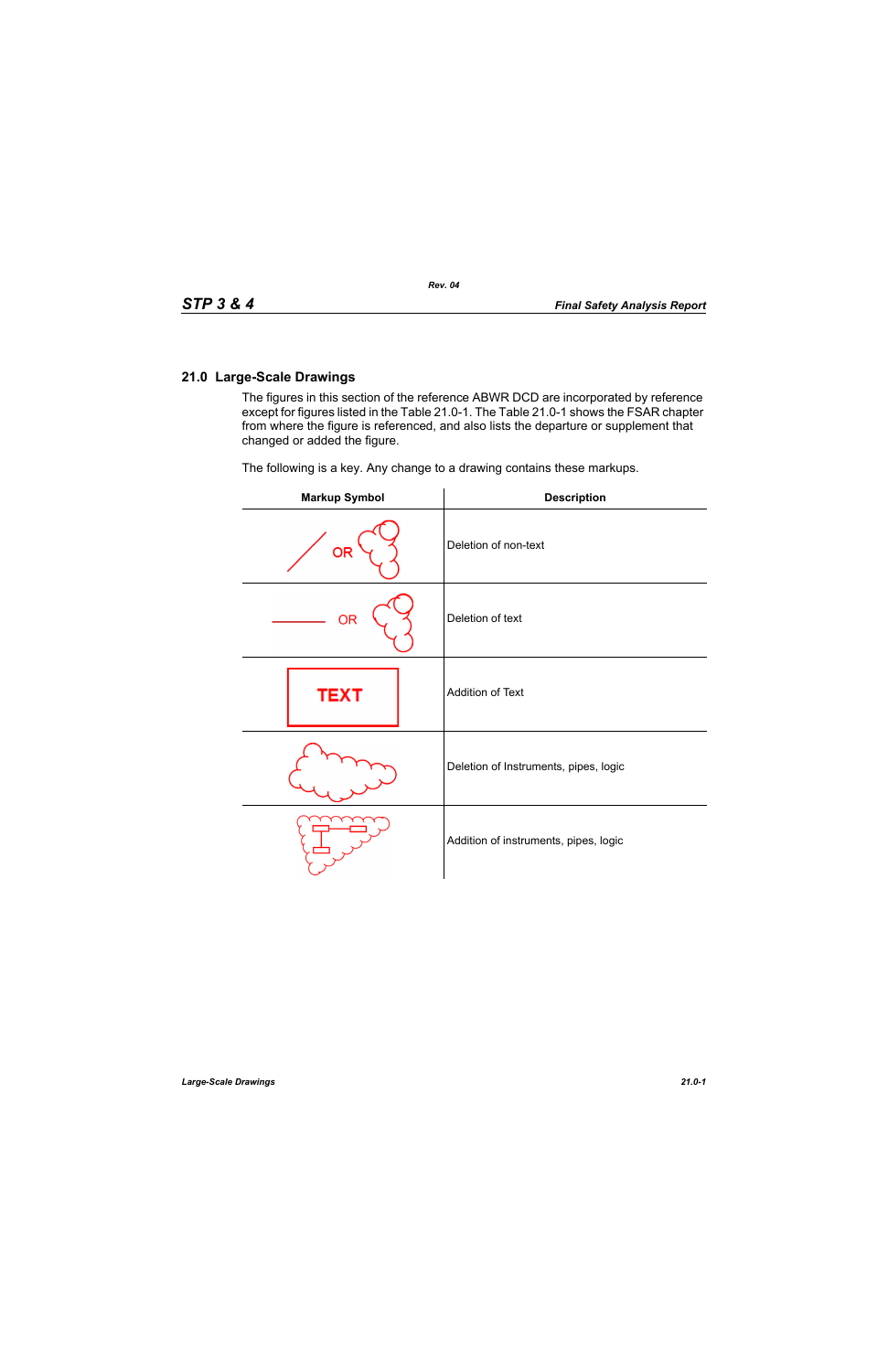| Chapter      | <b>Figure</b> | Sheet No. | <b>Title</b>                                                | Departure No.                         |
|--------------|---------------|-----------|-------------------------------------------------------------|---------------------------------------|
| -1           | $1.2 - 2$     |           | Reactor Building, Arrangement Elevation, Section A-A        | STD DEP T1 2.14-1                     |
| $\mathbf{1}$ | $1.2 - 8a.b$  |           | Reactor Building, Arrangement Plan at Elevation 12300 mm    | STD DEP T1 2.14-1                     |
| $\mathbf{1}$ | $1.2 - 23a$   |           | Radwaste Building at Elevation - 1700 mm                    | STD DEP 3.8-1                         |
| $\mathbf{1}$ | $1.2 - 23b$   |           | Radwaste Building at Elevation 5300 mm                      | <b>STD DEP 3.8-1</b>                  |
| $\mathbf{1}$ | $1.2 - 23c$   |           | Radwaste Building at Elevation 12300 mm                     | STD DEP 3.8-1                         |
| $\mathbf{1}$ | $1.2 - 23d$   |           | Radwaste Building at Elevation 18300 mm                     | STD DEP 3.8-1                         |
| $\mathbf{1}$ | $1.2 - 23e$   |           | Radwaste Building, Section A-A & B-B                        | STD DEP 3.8-1                         |
| $\mathbf{1}$ | $1.2 - 24$    |           | Turbine Building, General Arrangement at Elevation 2300 mm  | STP DEP 1.2-2                         |
| $\mathbf{1}$ | $1.2 - 25$    |           | Turbine Building, General Arrangement at Elevation 6300 mm  | STP DEP 1.2-2                         |
| $\mathbf{1}$ | $1.2 - 26$    |           | Turbine Building, General Arrangement at Elevation 12300 mm | <b>STP DEP 1.2-2</b>                  |
| $\mathbf{1}$ | $1.2 - 27$    |           | Turbine Building, General Arrangement at Elevation 19700 mm | <b>STP DEP 1.2-2</b>                  |
| $\mathbf{1}$ | $1.2 - 28$    |           | Turbine Building, General Arrangement at Elevation 24400 mm | <b>STP DEP 1.2-2</b>                  |
| $\mathbf{1}$ | $1.2 - 29$    |           | Turbine Building, General Arrangement at Elevation 27800 mm | <b>STP DEP 1.2-2</b>                  |
| $\mathbf{1}$ | $1.2 - 30$    |           | Turbine Building, General Arrangement at Elevation 38300 mm | <b>STP DEP 1.2-2</b>                  |
| $\mathbf{1}$ | $1.2 - 31$    |           | Turbine Building, General Arrangement at Elevation 47200 mm | STP DEP 1.2-2                         |
| $\mathbf{1}$ | $1.2 - 32$    |           | Turbine Building, General Arrangement at Section A-A        | <b>STP DEP 1.2-2</b>                  |
| $\mathbf{1}$ | $1.2 - 33$    |           | Turbine Building, General Arrangement at Section B-B        | STP DEP 1.2-2                         |
| $\mathbf{1}$ | $1.2 - 34$    |           | <b>UHS Tower Plans</b>                                      | Supplement                            |
| $\mathbf{1}$ | $1.2 - 35$    |           | <b>UHS Tower Sections</b>                                   | Supplement                            |
| $\mathbf{1}$ | $1.2 - 36$    |           | RSW Pumphouse & Tunnel Plans & Sections                     | Supplement                            |
| $\mathbf{1}$ | $1.2 - 37$    |           | Plot Plan                                                   | Supplement                            |
| 5            | $5.1 - 3$     |           | 2 Nuclear Boiler System P&ID                                | STD DEP 7.3-11<br>STD DEP 5.4-5       |
| 5            | $5.1 - 3$     |           | 3 Nuclear Boiler System P&ID                                | STD DEP 7.3-11                        |
| 5            | $5.1 - 3$     |           | 4 Nuclear Boiler System P&ID                                | STD DEP 7.3-11<br>STD DEP 5.4-1       |
| 5            | $5.1 - 3$     |           | 9 Nuclear Boiler System P&ID-                               | <b>STD-DEP-2.1-1-</b>                 |
| 5            | $5.1 - 3$     |           | 10 Nuclear Boiler System P&ID                               | <b>STD DEP 5.4-5</b>                  |
| 5            | $5.2 - 8$     |           | 1 Leak Detection and Isolation System IED                   | STD DEP T1 2.14-1<br>STD DEP T1 3.4-1 |
| 5            | $5.2 - 8$     |           | 2 Leak Detection and Isolation System IED                   | STD DEP T1 2.14-1                     |
| 5            | $5.2 - 8$     |           | 3 Leak Detection and Isolation System IED                   | STD DEP T1 2.3-1                      |
| 5            | $5.2 - 8$     |           | 8 Leak Detection and Isolation System IED                   | STD DEP 7.3-11                        |

*Large-Scale Drawings* 

Large-Scale Drawings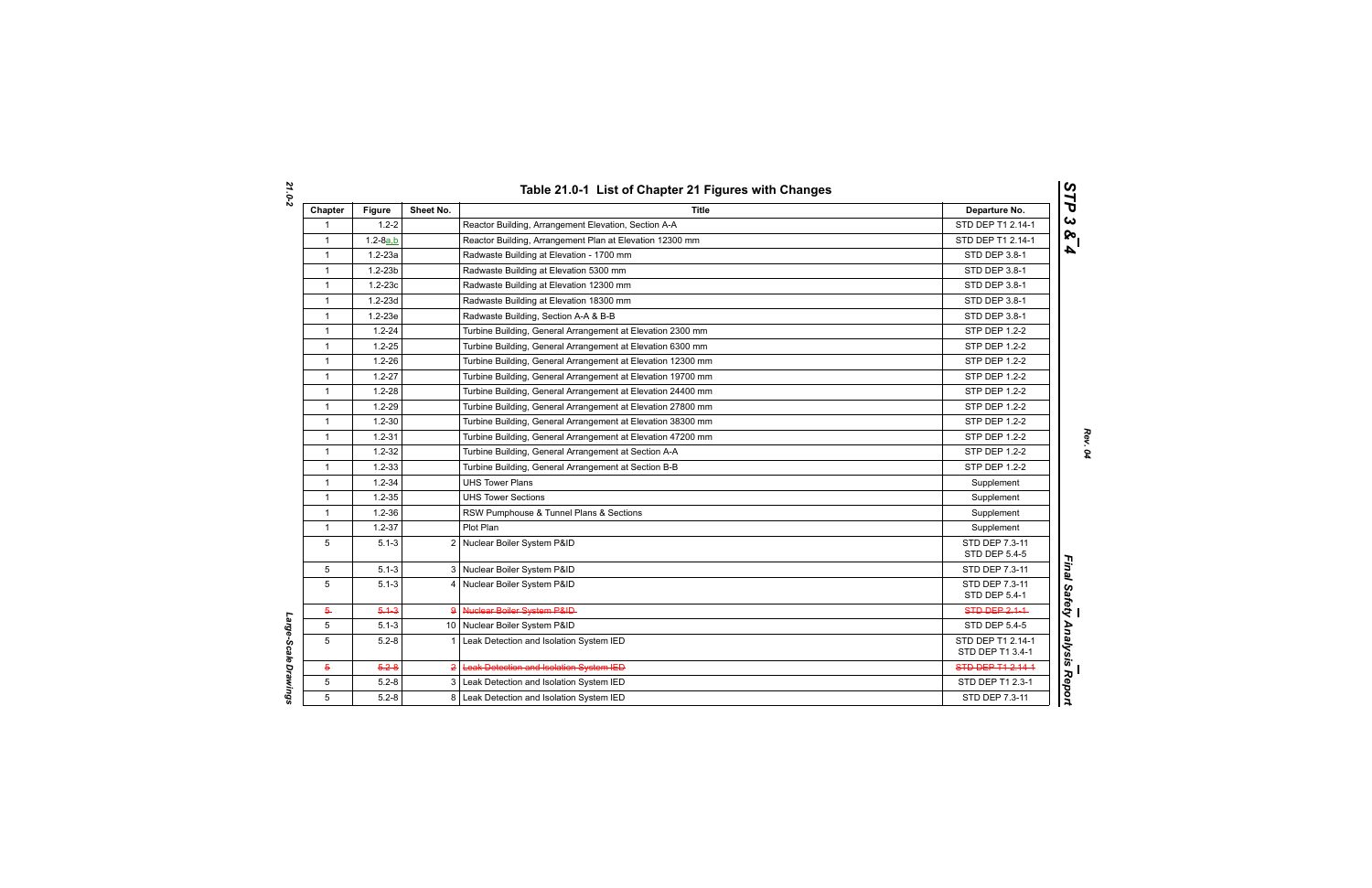| Chapter         | <b>Figure</b> | Sheet No.      | <b>Title</b>                                           | Departure No.                                                 |
|-----------------|---------------|----------------|--------------------------------------------------------|---------------------------------------------------------------|
| 5               | $5.2 - 8$     |                | 10 Leak Detection and Isolation System IED             | STD DEP 5.4-1                                                 |
| 5               | $5.4 - 4$     |                | 1 Reactor Recirculation System P&ID                    | <b>STD DEP 5.4-4</b>                                          |
| 5               | $5.4 - 8$     |                | Reactor Core Isolation Cooling System P&ID             | STD DEP T1 2.4-3                                              |
| 5               | $5.4 - 8$     | 3              | Reactor Core Isolation Cooling System P&ID             | STD DEP T1 2.4-3                                              |
| 5               | $5.4 - 9$     |                | Reactor Core Isolation Cooling System PFD              | STD DEP T1 2.4-3                                              |
| 5               | $5.4 - 9$     | $\overline{2}$ | Reactor Core Isolation Cooling System PFD              | STD DEP T1 2.4-3<br>STD DEP 6C-1                              |
| 5               | $5.4 - 10$    |                | Residual Heat Removal System P&ID                      | STD DEP T1 2.14-1                                             |
| 5               | $5.4 - 10$    |                | 2 Residual Heat Removal System P&ID                    | STD DEP T1 2.4-1<br>STD DEP 7.3-11                            |
| 5               | $5.4 - 10$    |                | 3 Residual Heat Removal System P&ID                    | STD DEP T1 2.4-1<br>STD DEP 7.3-11                            |
| 5               | $5.4 - 10$    |                | 4 Residual Heat Removal System P&ID                    | STD DEP T1 2.14-1                                             |
| $5\overline{)}$ | $5.4 - 10$    |                | 5 Residual Heat Removal System P&ID                    | STD DEP T1 2.4-1<br>STD DEP 7.3-11                            |
| 5               | $5.4 - 10$    |                | 6 Residual Heat Removal System P&ID                    | STD DEP T1 2.14-1<br>STD DEP T1 2.4-1                         |
| 5               | $5.4 - 10$    |                | 7 Residual Heat Removal System P&ID                    | STD DEP 7.3-11                                                |
| 5               | $5.4 - 11$    |                | 1 Residual Heat Removal System PFD                     | STD DEP T1 2.4-1<br>STD DEP 5B-1<br>STD DEP 6C-1              |
| 5               | $5.4 - 11$    |                | 2 Residual Heat Removal System PFD                     | STD DEP T1 2.4-1<br>STD DEP 5B-1<br>STD DEP 6C-1              |
| 5               | $5.4 - 12$    | 1              | Reactor Water Cleanup System P&ID                      | STD DEP 7.3-11<br><b>STD DEP 5.4-1</b><br>STD DEP 5.4-5       |
| 5               | $5.4 - 12$    |                | 2 Reactor Water Cleanup System P&ID                    | STD DEP 5.4-1<br>STD DEP 7.3-11                               |
| 5               | $5.4 - 12$    |                | 3 Reactor Water Cleanup System P&ID                    | <b>STD DEP 5.4-1</b><br>STD DEP 7.3-11                        |
| 5               | $5.4 - 13$    |                | 2 Reactor Water Cleanup System PFD                     | STD DEP 5.4-1<br>STD DEP 7.3-11                               |
| 6               | $6.2 - 38$    |                | Group Classification and Containment Isolation Diagram | STD DEP T1 2.4-3<br>STD DEP T1 2.14-1<br><b>STD DEP 9.3-2</b> |

*STP 3 & 4*

*Large-Scale Drawings 21.0-3* 21.0-3

Large-Scale Drawings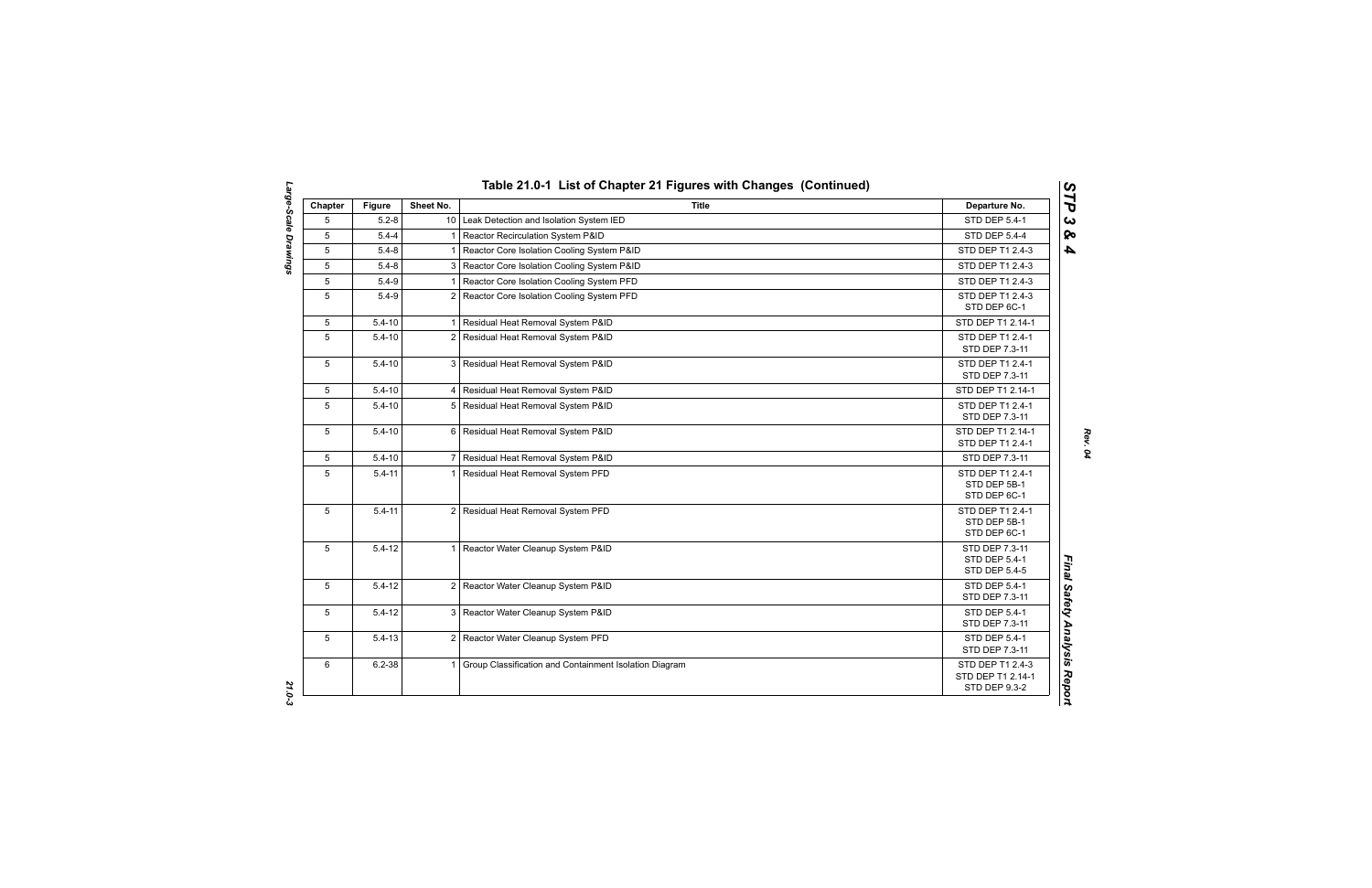| Chapter        | <b>Figure</b> | Sheet No.      | <b>Title</b>                                           | Departure No.                                                 |
|----------------|---------------|----------------|--------------------------------------------------------|---------------------------------------------------------------|
| 6              | $6.2 - 38$    | $\overline{2}$ | Group Classification and Containment Isolation Diagram | STD DEP T1 2.4-3<br>STD DEP T1 2.14-1<br><b>STD DEP 9.3-2</b> |
| 6              | $6.2 - 40$    | $\mathbf 1$    | <b>NOT USED</b>                                        | STD DEP T1 2.14-1                                             |
| 6              | $6.2 - 40$    |                | 2 NOT USED                                             | STD DEP T1 2.14-1                                             |
| 6              | $6.3 - 1$     |                | High Pressure Core Flooder System PFD                  | STD DEP 6C-1                                                  |
| 6              | $6.3 - 7$     |                | High Pressure Core Flooder System P&ID (shts. 1-2)     | STD DEP 7.3-11                                                |
| $\overline{7}$ | $7.2 - 9$     | 1              | Reactor Protection System IED                          | STD DEP T1 2.3-1<br>STD DEP T1 3.4-1                          |
| $\overline{7}$ | $7.2 - 9$     |                | 2 Reactor Protection System IED                        | STD DEP T1 2.3-1<br>STD DEP T1 3.4-1                          |
| $\overline{7}$ | $7.2 - 9$     | 3              | Reactor Protection System IED                          | STD DEP T1 2.3-1<br>STD DEP T1 3.4-1                          |
| $\mathbf{7}$   | $7.2 - 9$     |                | 5 Reactor Protection System IED                        | STD DEP T1 2.2-1<br>STD DEP T1 2.3-1<br>STD DEP T1 3.4-1      |
| $\overline{7}$ | $7.2 - 9$     |                | 6 Reactor Protection System IED                        | STD DEP T1 2.2-1<br>STD DEP T1 2.3-1<br>STD DEP T1 3.4-1      |
| $\overline{7}$ | $7.2 - 10$    | 1 <sup>1</sup> | Reactor Protection System IBD                          | STD DEP T1 3.4-1                                              |
| $\overline{7}$ | $7.2 - 10$    |                | 2 Reactor Protection System IBD                        | STD DEP T1 3.4-1<br>STD DEP T1 2.3-1                          |
| $\overline{7}$ | $7.2 - 10$    |                | 11 Reactor Protection System IBD                       | STD DEP T1 2.3-1<br>STD DEP T1 3.4-1                          |
| $\overline{7}$ | $7.2 - 10$    |                | 12 Reactor Protection System IBD                       | STD DEP T1 2.3-1<br>STD DEP T1 3.4-1                          |
| $\mathbf{7}$   | $7.2 - 10$    |                | 13 Reactor Protection System IBD                       | STD DEP T1 2.3-1<br>STD DEP T1 3.4-1                          |
| $\overline{7}$ | $7.2 - 10$    |                | 14 Reactor Protection System IBD                       | STD DEP T1 2.3-1<br>STD DEP T1 3.4-1                          |
| $\mathbf{7}$   | $7.2 - 10$    |                | 15 Reactor Protection System IBD                       | STD DEP T1 3.4-1                                              |
| $\overline{7}$ | $7.2 - 10$    |                | 16 Reactor Protection System IBD                       | STD DEP T1 3.4-1                                              |
| $\overline{7}$ | $7.2 - 10$    |                | 17 Reactor Protection System IBD                       | STD DEP T1 3.4-1                                              |
| $\overline{7}$ | $7.2 - 10$    |                | 18 Reactor Protection System IBD                       | STD DEP T1 3.4-1                                              |
| $\overline{7}$ | $7.2 - 10$    | 19             | Reactor Protection System IBD                          | STD DEP T1 2.3-1<br>STD DEP T1 3.4-1                          |

*Rev. 04*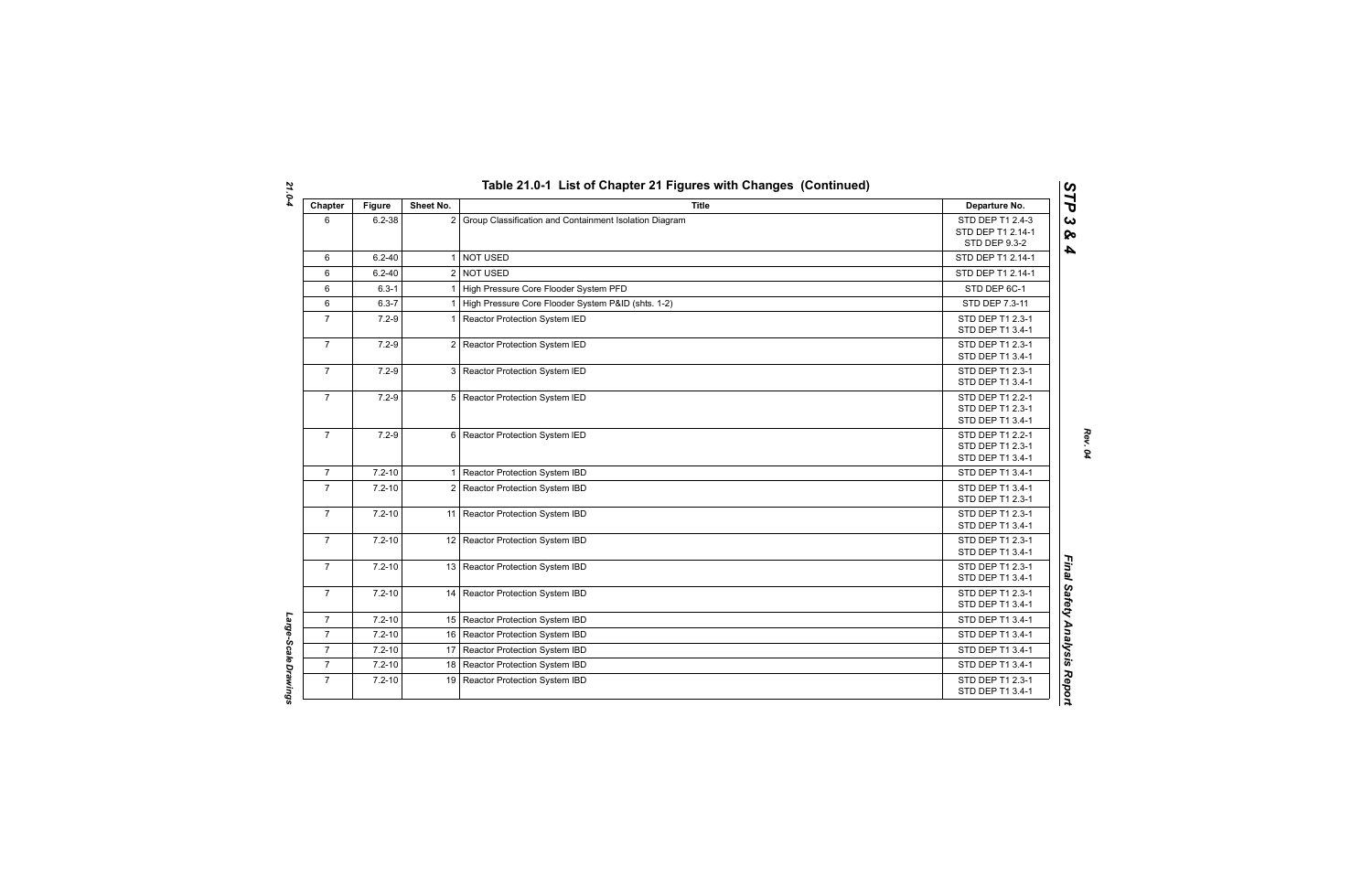| Chapter        | <b>Figure</b> | Sheet No. | <b>Title</b>                         | Departure No.                                       |
|----------------|---------------|-----------|--------------------------------------|-----------------------------------------------------|
| $\overline{7}$ | $7.2 - 10$    |           | 20 Reactor Protection System IBD     | STD DEP T1 2.3-1<br>STD DEP T1 3.4-1                |
| $\overline{7}$ | $7.2 - 10$    |           | 21 Reactor Protection System IBD     | STD DEP T1 2.3-1<br>STD DEP T1 3.4-1                |
| $\overline{7}$ | $7.2 - 10$    |           | 22 Reactor Protection System IBD     | STD DEP T1 2.3-1<br>STD DEP T1 3.4-1                |
| $\overline{7}$ | $7.2 - 10$    |           | 39 Reactor Protection System IBD     | STD DEP T1 2.3-1                                    |
| $\overline{7}$ | $7.2 - 10$    |           | 40   Reactor Protection System IBD   | STD DEP T1 2.3-1                                    |
| $\overline{7}$ | $7.2 - 10$    |           | 41 Reactor Protection System IBD     | STD DEP T1 2.3-1                                    |
| $\overline{7}$ | $7.2 - 10$    | 42        | Reactor Protection System IBD        | STD DEP T1 2.3-1                                    |
| $\overline{7}$ | $7.2 - 10$    | 47        | Reactor Protection System IBD        | STD DEP T1 2.3-1                                    |
| $\overline{7}$ | $7.2 - 10$    |           | 48   Reactor Protection System IBD   | STD DEP T1 2.3-1                                    |
| $\overline{7}$ | $7.2 - 10$    |           | 49   Reactor Protection System IBD   | STD DEP T1 2.3-1                                    |
| $\overline{7}$ | $7.2 - 10$    |           | 50 Reactor Protection System IBD     | STD DEP T1 2.3-1                                    |
| $\overline{7}$ | $7.2 - 10$    |           | 51 Reactor Protection System IBD     | STD DEP T1 2.3-1                                    |
| $\overline{7}$ | $7.2 - 10$    |           | 52 Reactor Protection System IBD     | STD DEP T1 2.3-1                                    |
| $\overline{7}$ | $7.2 - 10$    |           | 53 Reactor Protection System IBD     | STD DEP T1 2.3-1                                    |
| $\overline{7}$ | $7.2 - 10$    |           | 54 Reactor Protection System IBD     | STD DEP T1 2.3-1                                    |
| $\mathcal{I}$  | $7.2 - 10$    | 67        | <b>Reactor Protection System IBD</b> | <b>STD DEP 7.2-1</b>                                |
| $\overline{7}$ | $7.2 - 10$    |           | 69 Reactor Protection System IBD     | STD DEP T1 2.3-1                                    |
| $\overline{7}$ | $7.2 - 10$    |           | 71 Reactor Protection System IBD     | STD DEP T1 2.3-1                                    |
| $\overline{7}$ | $7.3 - 1$     |           | 2 High Pressure Core Flooder IBD     | STD DEP T1 3.4-1<br>STD DEP 7.3-10                  |
| $\overline{7}$ | $7.3 - 1$     |           | 5 High Pressure Core Flooder IBD     | STD DEP 7.3-10<br>STD DEP T1 3.4-1                  |
| $\overline{7}$ | $7.3 - 1$     |           | 6 High Pressure Core Flooder IBD     | <b>STD DEP 7.3-1</b>                                |
| $\overline{7}$ | $7.3 - 1$     |           | 7 High Pressure Core Flooder IBD     | STD DEP T1 3.4-1<br>STD DEP 7.3-1<br>STD DEP 7.3-10 |
| $\overline{7}$ | $7.3 - 1$     |           | 8 High Pressure Core Flooder IBD     | STD DEP T1 3.4-1<br>STD DEP 7.3-10                  |
| $\overline{7}$ | $7.3 - 1$     |           | 9 High Pressure Core Flooder IBD     | STD DEP T1 3.4-1<br>STD DEP 7.3-10                  |
| $\overline{7}$ | $7.3 - 1$     |           | 10 High Pressure Core Flooder IBD    | STD DEP T1 3.4-1<br>STD DEP 7.3-10                  |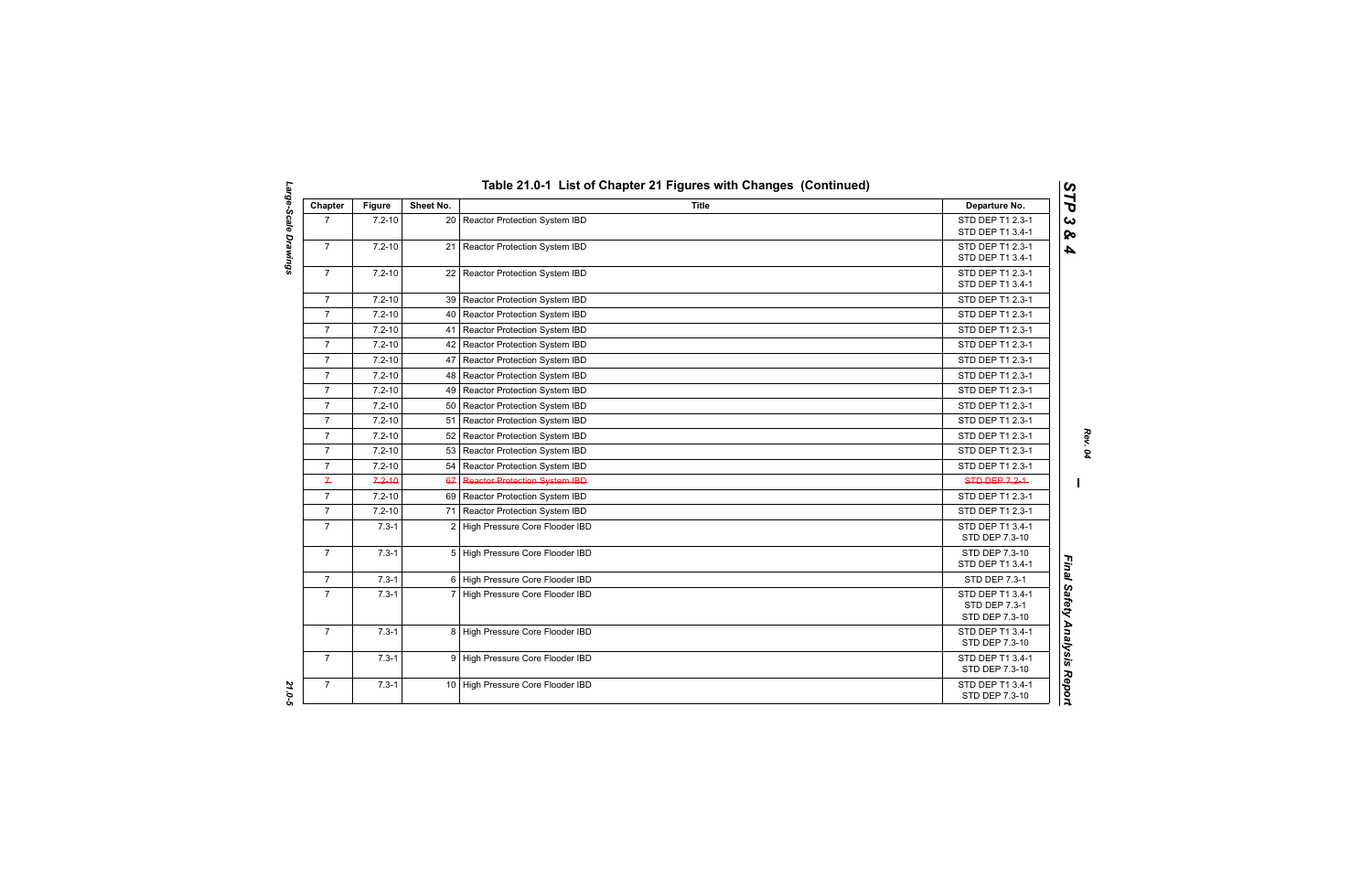| Chapter        | <b>Figure</b> | Sheet No.       | <b>Title</b>                                | Departure No.                                                |
|----------------|---------------|-----------------|---------------------------------------------|--------------------------------------------------------------|
| $\overline{7}$ | $7.3 - 1$     |                 | 11 High Pressure Core Flooder IBD           | STD DEP T1 3.4-1<br>STD DEP 7.3-10                           |
| $\overline{7}$ | $7.3 - 1$     |                 | 13 High Pressure Core Flooder IBD           | STD DEP T1 3.4-1<br>STD DEP 7.3-10                           |
| $\overline{7}$ | $7.3 - 1$     |                 | 14 High Pressure Core Flooder IBD           | STD DEP T1 3.4-1<br>STD DEP T1 3.4-1<br>STD DEP 7.3-10       |
| $\overline{7}$ | $7.3 - 1$     |                 | 15 High Pressure Core Flooder IBD           | STD DEP T1 3.4-1<br>STD DEP T1 3.4-1<br>STD DEP 7.3-10       |
| $\overline{7}$ | $7.3 - 1$     |                 | 17 High Pressure Core Flooder IBD           | STD DEP T1 3.4-1<br>STD DEP 7.3-10                           |
| $\overline{7}$ | $7.3 - 2$     |                 | 1 Nuclear Boiler System IBD                 | STD DEP T1 3.4-1<br>STD DEP T1 3.4-1<br><b>STD DEP 7.3-4</b> |
| $\overline{7}$ | $7.3 - 2$     |                 | 2 Nuclear Boiler System IBD                 | STD DEP T1 3.4-1<br>STD DEP T1 3.4-1<br>STD DEP 7.3-4        |
| $\overline{7}$ | $7.3 - 2$     |                 | 3 Nuclear Boiler System IBD                 | STD DEP T1 3.4-1                                             |
| $\overline{7}$ | $7.3 - 2$     |                 | 4 Nuclear Boiler System IBD                 | STD DEP T1 3.4-1                                             |
| $\overline{7}$ | $7.3 - 2$     |                 | 5 Nuclear Boiler System IBD                 | STD DEP T1 3.4-1                                             |
| $\overline{7}$ | $7.3 - 2$     |                 | 6 Nuclear Boiler System IBD                 | STD DEP T1 3.4-1                                             |
| $\overline{7}$ | $7.3 - 2$     |                 | 7 Nuclear Boiler System IBD                 | STD DEP T1 3.4-1                                             |
| $\overline{7}$ | $7.3 - 2$     |                 | 8 Nuclear Boiler System IBD                 | STD DEP T1 3.4-1                                             |
| $\overline{7}$ | $7.3 - 2$     | 9               | Nuclear Boiler System IBD                   | STD DEP T1 3.4-1                                             |
| $\overline{7}$ | $7.3 - 2$     |                 | 10 Nuclear Boiler System IBD                | STD DEP T1 3.4-1                                             |
| $\overline{7}$ | $7.3 - 2$     |                 | 11 Nuclear Boiler System IBD                | STD DEP T1 3.4-1                                             |
| $\overline{7}$ | $7.3 - 2$     |                 | 18 Nuclear Boiler System IBD                | STD DEP T1 3.4-1                                             |
| $\overline{7}$ | $7.3 - 2$     | 30 <sup>°</sup> | Nuclear Boiler System IBD                   | STD DEP T1 3.4-1                                             |
| $\overline{7}$ | $7.3 - 2$     | 34              | Nuclear Boiler System IBD                   | STD DEP T1 3.4-1                                             |
| $\overline{7}$ | $7.3 - 2$     | 36              | Nuclear Boiler System IBD                   | STD DEP T1 3.4-1                                             |
| $\overline{7}$ | $7.3 - 2$     |                 | 37 Nuclear Boiler System IBD                | STD DEP T1 3.4-1                                             |
| $\overline{7}$ | $7.3 - 3$     | 1               | Reactor Core Isolation Cooling System IBD   | STD DEP T1 2.4-3                                             |
| $\overline{7}$ | $7.3 - 3$     | $\overline{2}$  | Reactor Core Isolation Cooling System IBD   | STD DEP T1 2.4-3                                             |
| $\overline{7}$ | $7.3 - 3$     |                 | 3 Reactor Core Isolation Cooling System IBD | STD DEP T1 2.4-3                                             |

*Large-Scale Drawings* 

Large-Scale Drawings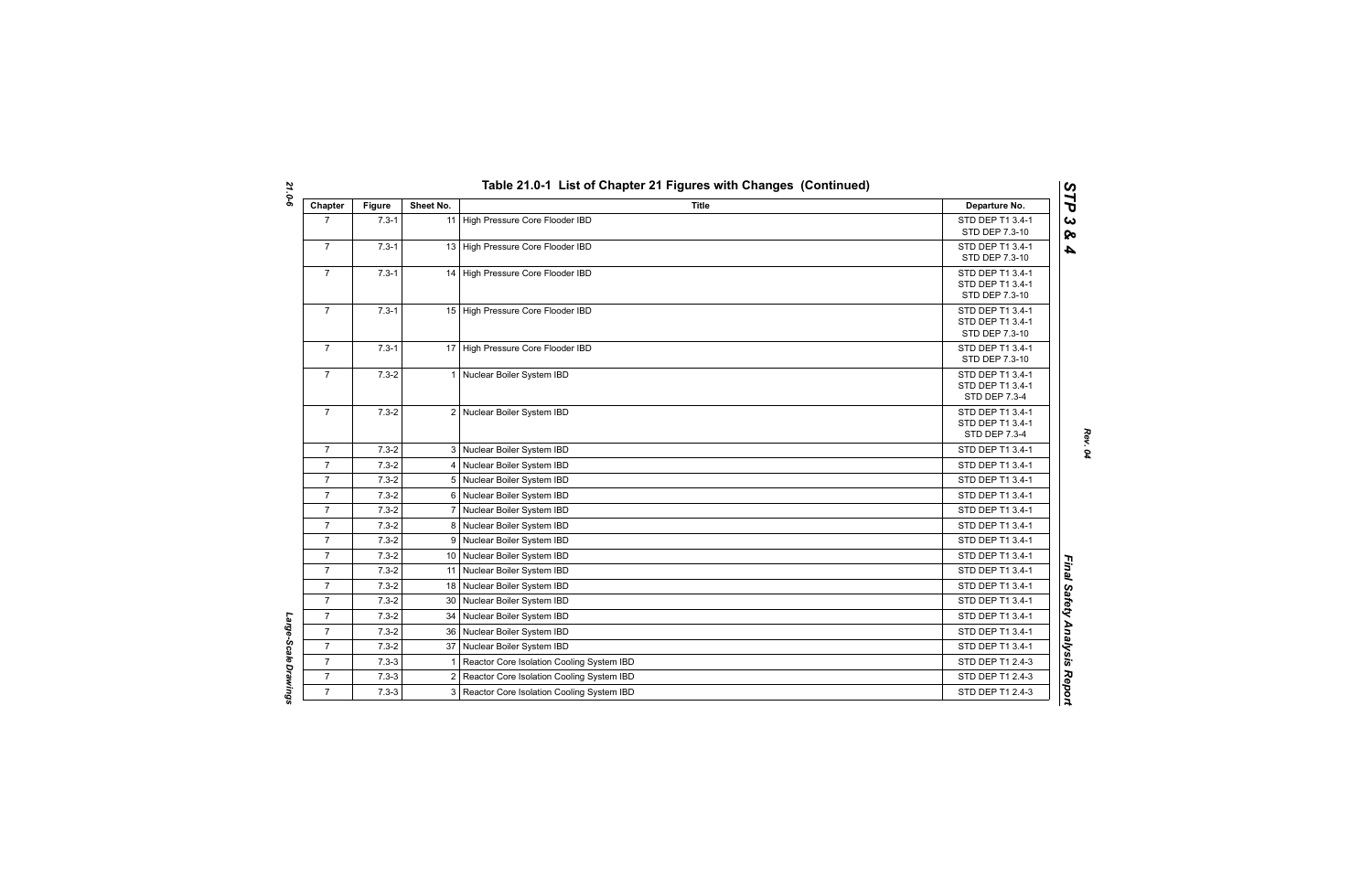| Chapter        | <b>Figure</b> | Sheet No.       | <b>Title</b>                                   | Departure No.                                                           |
|----------------|---------------|-----------------|------------------------------------------------|-------------------------------------------------------------------------|
| $\overline{7}$ | $7.3 - 3$     |                 | 4 Reactor Core Isolation Cooling System IBD    | STD DEP T1 2.4-3                                                        |
| $\overline{7}$ | $7.3 - 3$     |                 | 5 Reactor Core Isolation Cooling System IBD    | STD DEP T1 2.4-3                                                        |
| $\overline{7}$ | $7.3 - 3$     | 6               | Reactor Core Isolation Cooling System IBD      | STD DEP T1 2.4-3                                                        |
| $\overline{7}$ | $7.3 - 3$     | 7               | Reactor Core Isolation Cooling System IBD      | STD DEP T1 2.4-3                                                        |
| $\overline{7}$ | $7.3 - 3$     |                 | 10 Reactor Core Isolation Cooling System IBD   | STD DEP T1 2.4-3                                                        |
| $\overline{r}$ | $7.3 - 3$     | 44              | Reactor Gore Isolation Gooling System IBD-     | STD DEP T1 2.4-3-                                                       |
| $\overline{7}$ | $7.3 - 3$     |                 | 12 Reactor Core Isolation Cooling System IBD   | STD DEP T1 2.4-3                                                        |
| $\overline{7}$ | $7.3 - 3$     |                 | 13   Reactor Core Isolation Cooling System IBD | STD DEP T1 2.4-3                                                        |
| $\overline{7}$ | $7.3 - 3$     |                 | 14   Reactor Core Isolation Cooling System IBD | STD DEP T1 2.4-3                                                        |
| $\overline{7}$ | $7.3 - 3$     |                 | 15   Reactor Core Isolation Cooling System IBD | STD DEP T1 2.4-3                                                        |
| $\overline{7}$ | $7.3 - 3$     |                 | 16 Reactor Core Isolation Cooling System IBD   | STD DEP T1 2.4-3                                                        |
| $\overline{7}$ | $7.3 - 3$     |                 | 17   Reactor Core Isolation Cooling System IBD | STD DEP T1 2.4-3                                                        |
| $\overline{7}$ | $7.3 - 4$     | $\mathbf{1}$    | Residual Heat Removal System IBD               | STD DEP T1 2.14-1                                                       |
| $\overline{7}$ | $7.3 - 4$     |                 | 3 Residual Heat Removal System IBD             | STD DEP T1 2.14-1                                                       |
| $\overline{7}$ | $7.3 - 4$     | $\overline{4}$  | Residual Heat Removal System IBD               | STD DEP 7.3-10<br>STD DEP 7.3-13                                        |
| $\overline{7}$ | $7.3 - 4$     |                 | 6 Residual Heat Removal System IBD             | STD DEP T1 2.4-1<br>STD DEP 7.3-13                                      |
| $\overline{7}$ | $7.3 - 4$     |                 | 10 Residual Heat Removal System IBD            | STD DEP 7.3-10<br>STD DEP 7.3-13                                        |
| $\overline{7}$ | $7.3 - 4$     | 11              | Residual Heat Removal System IBD               | STD DEP 7.3-10<br>STD DEP 7.3-13                                        |
| $\overline{7}$ | $7.3 - 4$     |                 | 12 Residual Heat Removal System IBD            | STD DEP T1 2.4-1                                                        |
| $\overline{7}$ | $7.3 - 4$     | 13 <sup>1</sup> | Residual Heat Removal System IBD               | STD DEP 7.3-10<br>STD DEP 7.3-13                                        |
| $\overline{7}$ | $7.3 - 4$     |                 | 14 Residual Heat Removal System IBD            | STD DEP 7.3-10                                                          |
| $\overline{7}$ | $7.3 - 4$     |                 | 19 Residual Heat Removal System IBD            | STD DEP T1 2.4-1                                                        |
| $\overline{7}$ | $7.3 - 4$     |                 | 20   Residual Heat Removal System IBD          | STD DEP T1 2.14-1<br>STD DEP 7.3-10<br>STD DEP 7.3-13<br>STD DEP 7.3-14 |
| $\overline{7}$ | $7.3 - 4$     |                 | 20a Residual Heat Removal System IBD           | STD DEP 7.3-13                                                          |
| $\overline{7}$ | $7.3 - 5$     | 1               | Leak Detection and Isolation System IBD        | STD DEP T1 2.14-1<br>STD DEP T1 3.4-1                                   |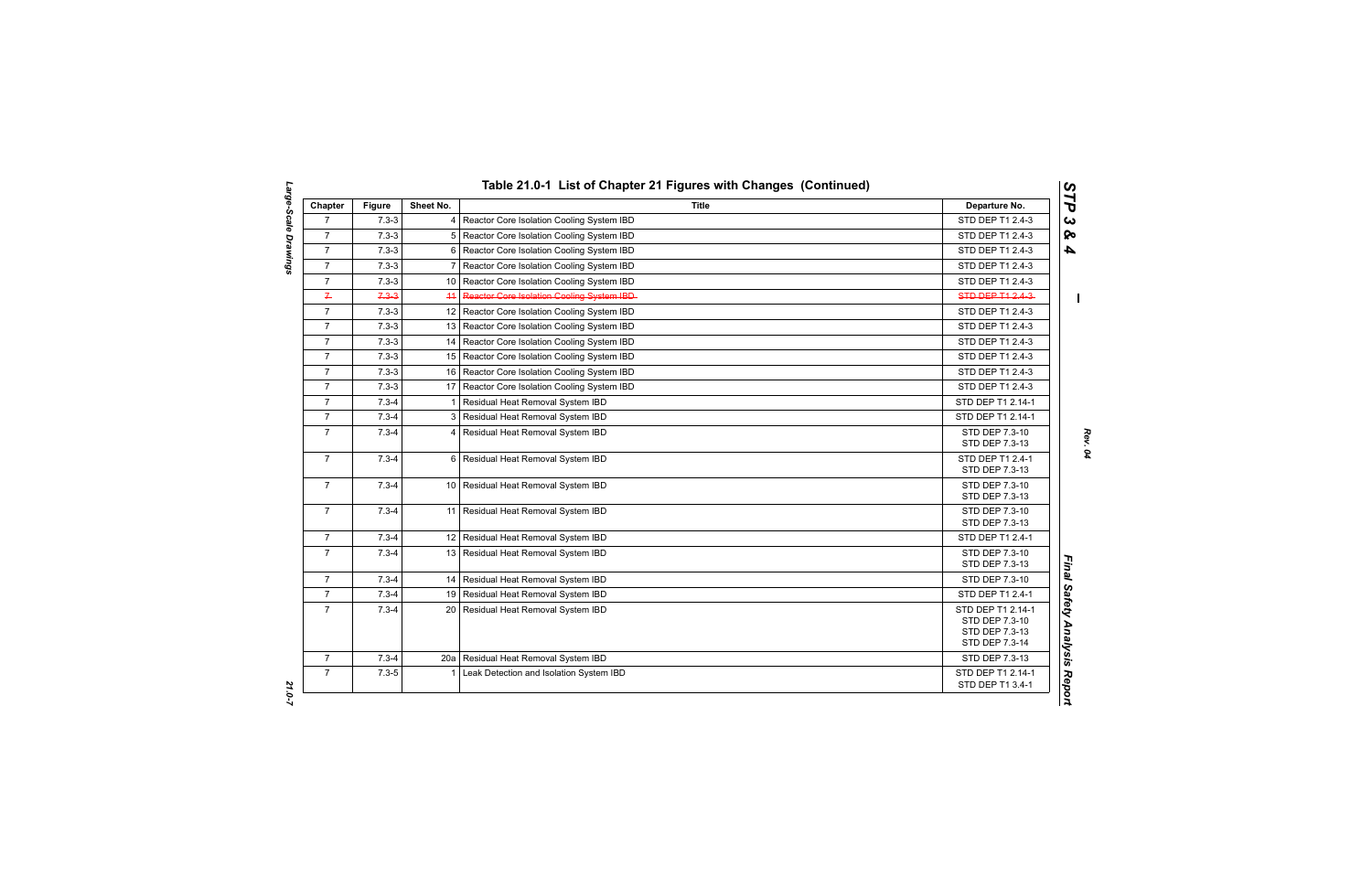| Chapter        | <b>Figure</b> | Sheet No. | Title                                          | Departure No.                     |
|----------------|---------------|-----------|------------------------------------------------|-----------------------------------|
| $\overline{7}$ | $7.3 - 5$     |           | 2 Leak Detection and Isolation System IBD      | STD DEP T1 2.14-1                 |
|                |               |           |                                                | STD DEP T1 3.4-1                  |
| $\overline{7}$ | $7.3 - 5$     |           | 3 Leak Detection and Isolation System IBD      | STD DEP T1 2.3-1                  |
| $\overline{7}$ | $7.3 - 5$     |           | 4 Leak Detection and Isolation System IBD      | STD DEP T1 3.4-1                  |
| $\overline{7}$ | $7.3 - 5$     |           | 5 Leak Detection and Isolation System IBD      | STD DEP T1 3.4-1                  |
| $\overline{7}$ | $7.3 - 5$     |           | 6 Leak Detection and Isolation System IBD      | STD DEP T1 3.4-1                  |
| $\overline{7}$ | $7.3 - 5$     |           | 7 Leak Detection and Isolation System IBD      | STD DEP T1 3.4-1                  |
| $\overline{7}$ | $7.3 - 5$     |           | 8 Leak Detection and Isolation System IBD      | STD DEP T1 2.3-1                  |
| $\overline{7}$ | $7.3 - 5$     |           | 11 Leak Detection and Isolation System IBD     | STD DEP T1 2.3-1                  |
| $\overline{7}$ | $7.3 - 5$     |           | 12 Leak Detection and Isolation System IBD     | STD DEP T1 2.3-1                  |
| $\overline{7}$ | $7.3 - 5$     |           | 15 Leak Detection and Isolation System IBD     | STD DEP T1 2.3-1                  |
| $\overline{7}$ | $7.3 - 5$     |           | 16 Leak Detection and Isolation System IBD     | STD DEP T1 2.3-1                  |
| $\overline{7}$ | $7.3 - 5$     |           | 19 Leak Detection and Isolation System IBD     | STD DEP T1 2.3-1                  |
| $\overline{7}$ | $7.3 - 5$     |           | 20 Leak Detection and Isolation System IBD     | STD DEP T1 2.3-1                  |
| $\overline{7}$ | $7.3 - 5$     |           | 23 Leak Detection and Isolation System IBD     | STD DEP T1 2.3-1                  |
| $\overline{7}$ | $7.3 - 5$     |           | 24 Leak Detection and Isolation System IBD     | STD DEP T1 3.4-1                  |
| $\overline{7}$ | $7.3 - 5$     |           | 35 Leak Detection and Isolation System IBD     | STD DEP Admin                     |
| $\overline{7}$ | $7.3 - 5$     |           | 36 Leak Detection and Isolation System IBD     | STD DEP Admin                     |
| $\leftarrow$   | $7.3 - 5$     | 37 I      | <b>Leak Detection and Isolation System IBD</b> | <b>STD DEP Admin</b>              |
| $\overline{r}$ | $7.3 - 5$     |           | 38 Leak Detection and Isolation System IBD     | <b>STD DEP Admin-</b>             |
| $\overline{7}$ | $7.3 - 5$     |           | 39   Leak Detection and Isolation System IBD   | STD DEP T1 2.3-1                  |
| $\overline{7}$ | $7.3 - 5$     | 40 l      | Leak Detection and Isolation System IBD        | STD DEP T1 2.3-1                  |
| $\overline{7}$ | $7.3 - 5$     | 41        | Leak Detection and Isolation System IBD        | STD DEP T1 3.4-1                  |
| $\overline{7}$ | $7.3 - 5$     |           | 42 Leak Detection and Isolation System IBD     | STD DEP T1 3.4-1                  |
| $\overline{7}$ | $7.3 - 5$     |           | 43 Leak Detection and Isolation System IBD     | STD DEP T1 3.4-1                  |
| $\overline{7}$ | $7.3 - 5$     |           | 44 Leak Detection and Isolation System IBD     | STD DEP T1 3.4-1<br>STD DEP Admin |
| $\overline{7}$ | $7.3 - 5$     |           | 45 Leak Detection and Isolation System IBD     | STD DEP T1 2.14-1                 |
| $\overline{7}$ | $7.3 - 5$     |           | 46 Leak Detection and Isolation System IBD     | STD DEP T1 2.14-1                 |
| $\overline{7}$ | $7.3 - 5$     | 47        | Leak Detection and Isolation System IBD        | STD DEP T1 2.14-1                 |
| $\overline{7}$ | $7.3 - 5$     |           | 48 Leak Detection and Isolation System IBD     | STD DEP T1 3.4-1                  |
| $\overline{7}$ | $7.3 - 5$     |           | 49 Leak Detection and Isolation System IBD     | STD DEP T1 3.4-1                  |
| $\overline{7}$ | $7.3 - 5$     |           | 50 Leak Detection and Isolation System IBD     | STD DEP T1 3.4-1                  |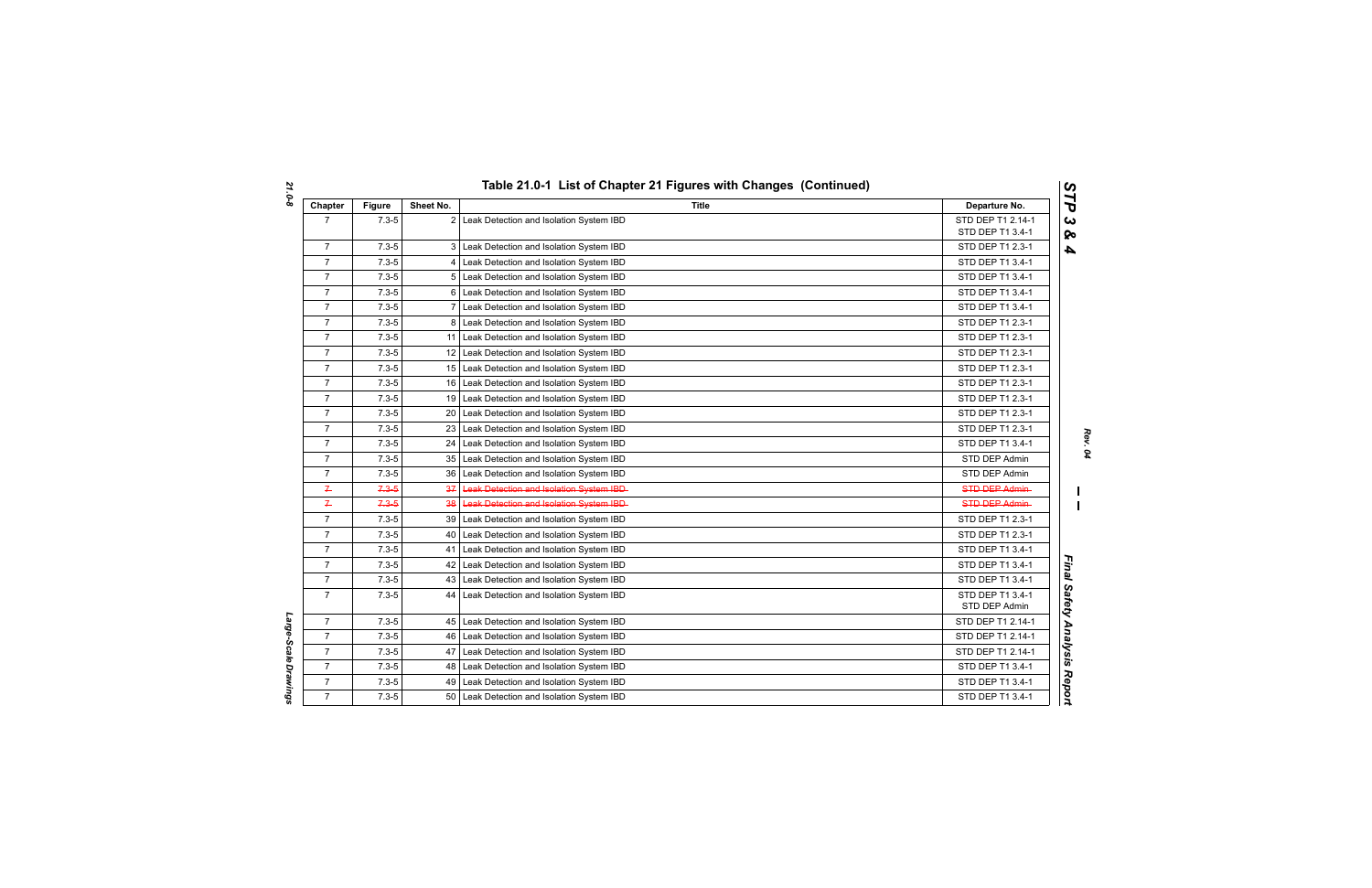| Chapter        | <b>Figure</b> | Sheet No.      | <b>Title</b>                            | Departure No.                                                              |
|----------------|---------------|----------------|-----------------------------------------|----------------------------------------------------------------------------|
| $\overline{7}$ | $7.3 - 5$     | 51             | Leak Detection and Isolation System IBD | STD DEP T1.2.14-1                                                          |
| $\overline{7}$ | $7.3 - 5$     | 52             | Leak Detection and Isolation System IBD | STD DEP T1.2.14-1                                                          |
| $\overline{7}$ | $7.3 - 5$     | 53             | Leak Detection and Isolation System IBD | STD DEP T1.2.14-1                                                          |
| $\overline{7}$ | $7.3 - 5$     | 54             | Leak Detection and Isolation System IBD | STD DEP T1 3.4-1                                                           |
| $\overline{7}$ | $7.3 - 5$     | 55             | Leak Detection and Isolation System IBD | STD DEP T1 3.4-1                                                           |
| $\overline{7}$ | $7.3 - 5$     | 56             | Leak Detection and Isolation System IBD | STD DEP T1 3.4-1                                                           |
| $\overline{7}$ | $7.3 - 5$     | 58             | Leak Detection and Isolation System IBD | STD DEP T1 3.4-1                                                           |
| $\overline{7}$ | $7.3 - 5$     | 59             | Leak Detection and Isolation System IBD | STD DEP T1 3.4-1                                                           |
| $\overline{7}$ | $7.3 - 5$     | 60             | Leak Detection and Isolation System IBD | STD DEP T1 3.4-1                                                           |
| $\overline{7}$ | $7.3 - 5$     | 61             | Leak Detection and Isolation System IBD | STD DEP T1 3.4-1                                                           |
| $\overline{7}$ | $7.3 - 5$     | 72             | Leak Detection and Isolation System IBD | STD DEP T1 3.4-1                                                           |
| $\overline{7}$ | $7.3 - 5$     | 74             | Leak Detection and Isolation System IBD | STD DEP T1 3.4-1                                                           |
| $\overline{7}$ | $7.3 - 5$     | 75             | Leak Detection and Isolation System IBD | STD DEP T1 2.14-1                                                          |
| $\overline{7}$ | $7.3 - 5$     | 76             | Leak Detection and Isolation System IBD | STD DEP T1 3.4-1                                                           |
| $\overline{7}$ | $7.3 - 5$     | 77             | Leak Detection and Isolation System IBD | STD DEP T1 2.3-1<br>STD DEP T1 3.4-1<br>STD DEP T1 2.14-1<br>STD DEP Admin |
| $\overline{7}$ | $7.4 - 2$     | $\mathbf{1}$   | Remote Shutdown System IED              | STD DEP Admin<br>STD DEP T1 2.4-1<br>STD DEP 8.3-1                         |
| $\overline{7}$ | $7.4 - 3$     | 1              | Remote Shutdown System IBD              | STD DEP 8.3-1<br>STD DEP T1 2.14-1                                         |
| $\overline{7}$ | $7.4 - 3$     |                | 2 Remote Shutdown System IBD            | STD DEP T1 2.4-1                                                           |
| $\overline{7}$ | $7.4 - 3$     | 3              | Remote Shutdown System IBD              | STD DEP 8.3-1<br>STD DEP T1 2.14-1                                         |
| $\overline{7}$ | $7.6 - 1$     | $\mathbf{1}$   | Neutron Monitoring System IED           | STD DEP T1 3.4-1                                                           |
| $\overline{7}$ | $7.6 - 1$     | $\overline{2}$ | Neutron Monitoring System IED           | STD DEP T1 3.4-1                                                           |
| $\overline{7}$ | $7.6 - 1$     | 3              | Neutron Monitoring System IED           | STD DEP T1 3.4-1                                                           |
| $\overline{7}$ | $7.6 - 1$     | 4              | Neutron Monitoring System IED           | STD DEP T1 3.4-1                                                           |
| $\overline{7}$ | $7.6 - 2$     | $\mathbf{1}$   | Neutron Monitoring System IBD           | STD DEP T1 3.4-1                                                           |
| $\overline{7}$ | $7.6 - 2$     |                | 3 Neutron Monitoring System IBD         | STD DEP 7.2-1                                                              |
| $\overline{7}$ | $7.6 - 2$     |                | 3a Neutron Monitoring System IBD        | STD DEP T1 3.4-12.2-4                                                      |
| $\overline{7}$ | $7.6 - 2$     | 6              | Neutron Monitoring System IBD           | STD DEP 7.6-1                                                              |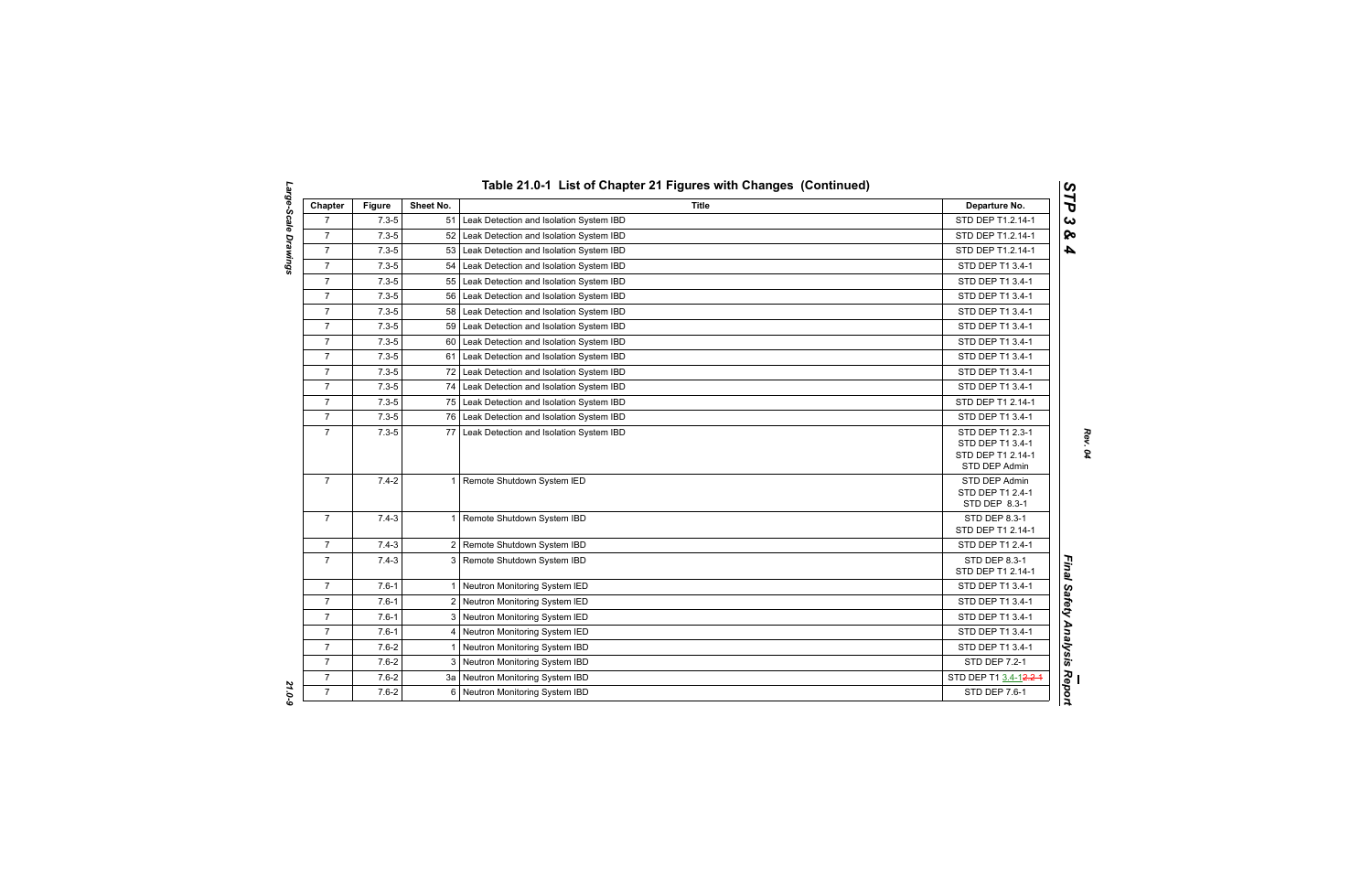| Chapter        | <b>Figure</b> | Sheet No.      | <b>Title</b>                                         | Departure No.                             |
|----------------|---------------|----------------|------------------------------------------------------|-------------------------------------------|
| $\overline{7}$ | $7.6 - 2$     |                | 9 Neutron Monitoring System IBD                      | <b>STD DEP T1 2.2-1</b><br>STD DEP 7.6-1  |
| $\overline{7}$ | $7.6 - 2$     |                | 9a Neutron Monitoring System IBD                     | <b>STD DEP T1 2.2-1</b><br>STD DEP 7.6-1  |
| $\overline{7}$ | $7.6 - 2$     |                | 9b Neutron Monitoring System IBD                     | <b>STD DEP T1 2.2-1</b><br>STD DEP 7.6-1  |
| $\overline{7}$ | $7.6 - 2$     |                | 14 Neutron Monitoring System IBD                     | STD DEP T1 3.4-1                          |
| $\overline{7}$ | $7.6 - 2$     |                | 25 Neutron Monitoring System IBD                     | STD DEP T1 3.4-1                          |
| $\overline{7}$ | $7.6 - 2$     |                | 26 Neutron Monitoring System IBD                     | STD DEP T1 3.4-1                          |
| $\overline{7}$ | $7.6 - 5$     | $\overline{1}$ | Process Radiation Monitoring System IED              | STD DEP T1 2.3-1<br>STD DEP 11.5-1        |
| $\overline{7}$ | $7.6 - 5$     |                | 2 Process Radiation Monitoring System IED            | STD DEP 11.5-1                            |
| $\overline{7}$ | $7.6 - 5$     |                | 3 Process Radiation Monitoring System IED            | STD DEP 11.5-1                            |
| $\overline{7}$ | $7.6 - 5$     | 4              | Process Radiation Monitoring System IED              | STD DEP 11.5-1                            |
| $\overline{7}$ | $7.6 - 5$     | 5              | Process Radiation Monitoring System IED              | STD DEP 11.5-1                            |
| $\overline{7}$ | $7.6 - 5$     |                | 6 Process Radiation Monitoring System IED            | STD DEP 11.5-1                            |
| $\overline{7}$ | $7.6 - 5$     | $\overline{7}$ | Process Radiation Monitoring System IED              | STD DEP 11.5-1                            |
| $\overline{7}$ | $7.6 - 5$     | 8              | Process Radiation Monitoring System IED              | STD DEP 11.5-1                            |
| $\overline{7}$ | $7.6 - 5$     |                | 9 Process Radiation Monitoring System IED            | STD DEP 11.5-1                            |
| $\overline{7}$ | $7.6 - 5$     |                | 10 Process Radiation Monitoring System IED           | STD DEP 11.5-1                            |
| $\overline{7}$ | $7.6 - 11$    | $\mathbf{1}$   | Suppression Pool Temperature Monitoring System IED   | STD DEP 7.6-3                             |
| $\overline{7}$ | $7.6 - 11$    |                | 3 Suppression Pool Temperature Monitoring System IED | STD DEP 7.6-3                             |
| $\overline{7}$ | $7.7 - 2$     | $\mathbf{1}$   | Rod Control and Information System IED               | STD DEP T1 3 .4-1<br>STD DEP 7.7-7        |
| $\overline{7}$ | $7.7 - 2$     |                | 2 Rod Control and Information System IED             | STD DEP T1 3 .4-1<br><b>STD DEP 7.7-7</b> |
| $\overline{7}$ | $7.7 - 2$     |                | 3 Rod Control and Information System IED             | <b>STD DEP 7.7-7</b>                      |
| $\overline{7}$ | $7.7 - 2$     |                | 4 Rod Control and Information System IED             | STD DEP T1 3 .4-1<br>STD DEP 7.7-7        |
| $\overline{7}$ | $7.7 - 2$     |                | 5 Rod Control and Information System IED             | STD DEP 7.7-7                             |
| $\overline{7}$ | $7.7 - 3$     |                | Rod Control and Information System IBD               | STD DEP 7.7-7                             |
| $\overline{7}$ | $7.7 - 3$     |                | 2 Rod Control and Information System IBD             | <b>STD DEP 7.7-7</b>                      |
| $\overline{7}$ | $7.7 - 3$     |                | 3 Rod Control and Information System IBD             | STD DEP 7.7-7                             |
| $\overline{7}$ | $7.7 - 3$     | 4              | Rod Control and Information System IBD               | <b>STD DEP 7.7-7</b>                      |

Large-Scale Drawings *Large-Scale Drawings*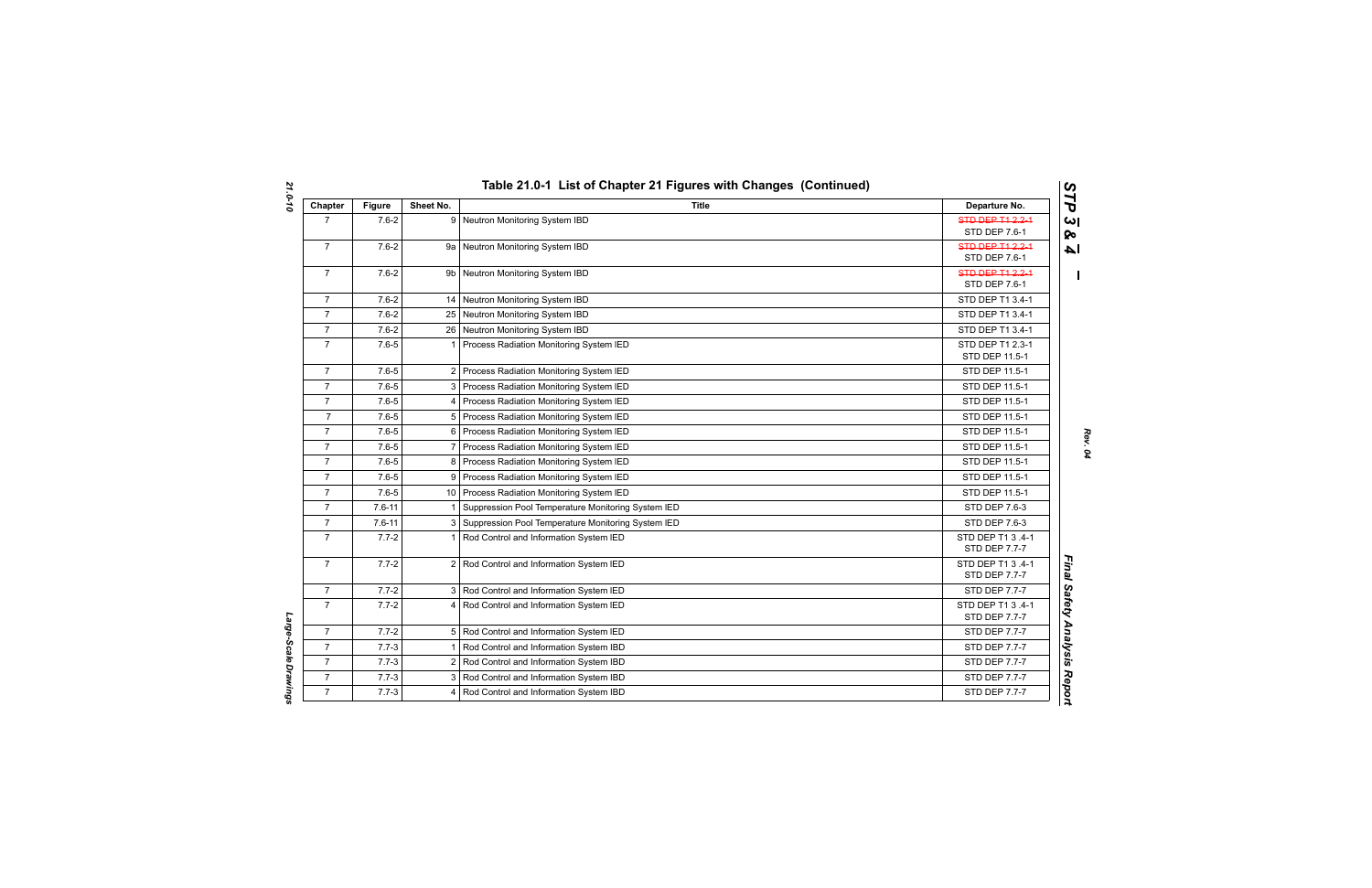| Chapter          | <b>Figure</b> | Sheet No.       | <b>Title</b>                                    | Departure No.        |
|------------------|---------------|-----------------|-------------------------------------------------|----------------------|
| $\overline{7}$   | $7.7 - 3$     |                 | 5 Rod Control and Information System IBD        | STD DEP 7.7-7        |
| $\overline{7}$   | $7.7 - 3$     | 6               | Rod Control and Information System IBD          | STD DEP 7.7-7        |
| $\overline{7}$   | $7.7 - 3$     | 7               | Rod Control and Information System IBD          | STD DEP 7.7-7        |
| $\overline{7}$   | $7.7 - 3$     | 8               | Rod Control and Information System IBD          | STD DEP 7.7-7        |
| $\boldsymbol{7}$ | $7.7 - 3$     | 9               | Rod Control and Information System IBD          | STD DEP 7.7-7        |
| $\overline{7}$   | $7.7 - 3$     |                 | 10 Rod Control and Information System IBD       | STD DEP 7.7-7        |
| $\overline{7}$   | $7.7 - 3$     | 11              | Rod Control and Information System IBD          | STD DEP 7.7-7        |
| $\overline{7}$   | $7.7 - 3$     |                 | 12 Rod Control and Information System IBD       | STD DEP 7.7-7        |
| $\overline{7}$   | $7.7 - 3$     |                 | 13 Rod Control and Information System IBD       | STD DEP 7.7-7        |
| $\overline{7}$   | $7.7 - 3$     | 14              | Rod Control and Information System IBD          | STD DEP 7.7-7        |
| $\overline{7}$   | $7.7 - 3$     | 15              | Rod Control and Information System IBD          | STD DEP 7.7-7        |
| $\overline{r}$   | $7.7 - 3$     | 46              | Red Centrel and Information System IBD          | STD-DEP-7-7-7-       |
| $\leftarrow$     | $7.7 - 3$     | $+7$            | Rod Control and Information System IBD          | STD-DEP-7-7-7-       |
| $\overline{7}$   | $7.7 - 3$     |                 | 18 Rod Control and Information System IBD       | STD DEP 7.7-7        |
| $\overline{7}$   | $7.7 - 3$     |                 | 19 Rod Control and Information System IBD       | STD DEP 7.7-7        |
| $\overline{7}$   | $7.7 - 3$     | 20 <sub>1</sub> | Rod Control and Information System IBD          | <b>STD DEP 7.7-7</b> |
| $\overline{7}$   | $7.7 - 3$     | 21              | Rod Control and Information System IBD          | STD DEP 7.7-7        |
| $\overline{7}$   | $7.7 - 3$     | 22              | Rod Control and Information System IBD          | STD DEP 7.7-7        |
| $\overline{7}$   | $7.7 - 3$     |                 | 23 Rod Control and Information System IBD       | STD DEP 7.7-7        |
| $\overline{7}$   | $7.7 - 3$     | 24              | Rod Control and Information System IBD          | STD DEP 7.7-7        |
| $\overline{7}$   | $7.7 - 3$     |                 | 25 Rod Control and Information System IBD       | STD DEP 7.7-7        |
| $\overline{7}$   | $7.7 - 3$     | 26              | Rod Control and Information System IBD          | STD DEP 7.7-7        |
| $\overline{7}$   | $7.7 - 3$     | 27              | Rod Control and Information System IBD          | STD DEP 7.7-7        |
| $\overline{7}$   | $7.7 - 3$     | 28              | Rod Control and Information System IBD          | STD DEP 7.7-7        |
| $\overline{7}$   | $7.7 - 3$     | 29              | Red Centrel and Information System IBD-Not Used | <b>STD-DEP-7.7-7</b> |
| $\overline{7}$   | $7.7 - 3$     | 30              | Rod Control and Information System IBD          | STD DEP 7.7-7        |
| $\overline{7}$   | $7.7 - 3$     | 31              | Rod Control and Information System IBD          | STD DEP 7.7-7        |
| $\overline{7}$   | $7.7 - 3$     |                 | 32 Rod Control and Information System IBD       | STD DEP 7.7-7        |
| $\overline{7}$   | $7.7 - 3$     | 33              | Rod Control and Information System IBD          | STD DEP 7.7-7        |
| $\overline{7}$   | $7.7 - 3$     | 33a             | Rod Control and Information System IBD          | STD DEP 7.7-7        |
| $\overline{7}$   | $7.7 - 3$     | 34              | Rod Control and Information System IBD          | STD DEP 7.7-7        |
| $\overline{7}$   | $7.7 - 3$     | 35 <sup>1</sup> | Rod Control and Information System IBD          | STD DEP 7.7-7        |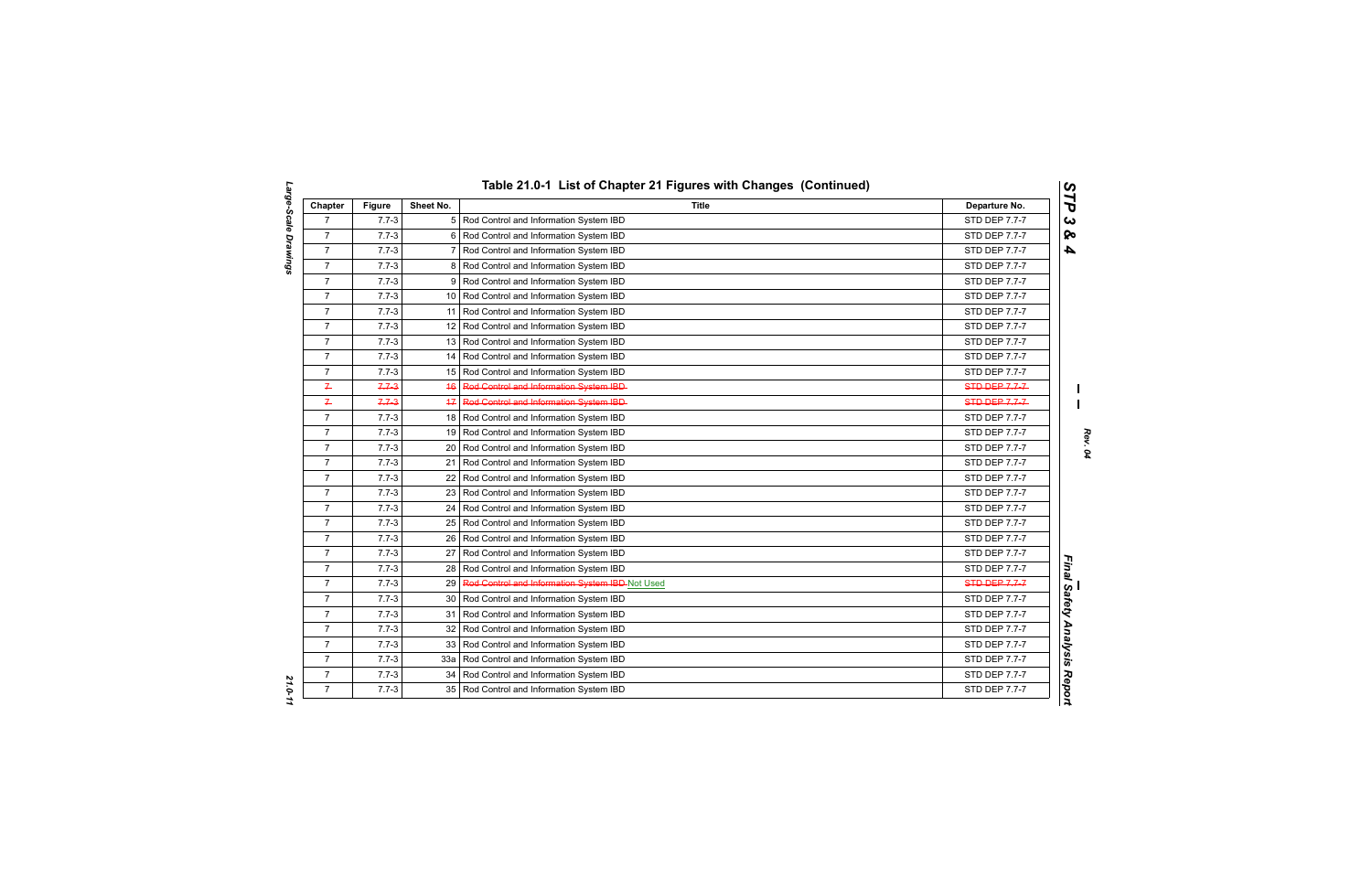| Chapter        | <b>Figure</b> | Sheet No.      | <b>Title</b>                                | Departure No.                      |
|----------------|---------------|----------------|---------------------------------------------|------------------------------------|
| $\overline{7}$ | $7.7 - 3$     |                | 36 Rod Control and Information System IBD   | STD DEP 7.7-7                      |
| $\overline{7}$ | $7.7 - 3$     | 37             | Rod Control and Information System IBD      | STD DEP 7.7-7                      |
| $\overline{7}$ | $7.7 - 3$     | 37a            | Rod Control and Information System IBD      | STD DEP 7.7-7                      |
| $7 -$          | $7.7 - 3$     | 38             | Rod Control and Information System IBD      | <b>STD DEP 7.7-7</b>               |
| $7 -$          | $7.7 - 3$     | 39             | Rod Control and Information System IBD-     | STD DEP 7.7-7-                     |
| $\overline{r}$ | $7.7 - 3$     | 40             | Rod Control and Information System IBD-     | STD DEP 7.7-7-                     |
| $\overline{r}$ | $7.7 - 3$     |                | 44 Red Centrel and Information System IBD-  | <b>STD-DEP-7.7-7-</b>              |
| $\overline{7}$ | $7.7 - 3$     |                | 42 Rod Control and Information System IBD   | STD DEP 7.7-7                      |
| $7 -$          | $7.7 - 3$     | 43             | Rod Control and Information System IBD-     | STD DEP 7.7-7-                     |
| $\overline{7}$ | $7.7 - 3$     |                | 44 Rod Control and Information System IBD   | STD DEP 7.7-7                      |
| $\overline{r}$ | $7.7 - 3$     | 45             | Rod Control and Information System IBD      | <b>STD DEP 7.7-7</b>               |
| $\overline{r}$ | $7.7 - 3$     | 46             | Rod Control and Information System IBD-     | STD DEP 7.7-7-                     |
| $\overline{P}$ | $7.7 - 3$     |                | 47 Red Control and Information System IBD-  | STD-DEP-7-7-7-                     |
| $\overline{7}$ | $7.7 - 3$     |                | 48 Rod Control and Information System IBD   | STD DEP 7.7-7                      |
| $\overline{P}$ | $7.7 - 3$     | 49             | Rod Control and Information System IBD-     | STD DEP 7.7-7-                     |
| $\overline{7}$ | $7.7 - 3$     |                | 50 Rod Control and Information System IBD   | STD DEP 7.7-7                      |
| $\overline{P}$ | $7.7 - 3$     | 54             | Red Centrel and Information System IBD      | STD DEP 7.7-7-                     |
| $\overline{7}$ | $7.7 - 3$     |                | 52 Rod Control and Information System IBD   | STD DEP 7.7-7                      |
| $\overline{7}$ | $7.7 - 3$     |                | 53 Rod Control and Information System IBD   | STD DEP 7.7-7                      |
| $\overline{7}$ | $7.7 - 3$     |                | 54 Rod Control and Information System IBD   | <b>STD DEP 7.7-7</b>               |
| $\overline{7}$ | $7.7 - 3$     |                | 55 Rod Control and Information System IBD   | STD DEP 7.7-7                      |
| $\overline{P}$ | $7.7 - 3$     | 56             | Rod Control and Information System IBD      | STD-DEP-7.7-7-                     |
| $\overline{7}$ | $7.7 - 3$     |                | 57   Rod Control and Information System IBD | STD DEP 7.7-7                      |
| $\overline{P}$ | $7.7 - 3$     | 58             | Rod Control and Information System IBD-     | STD DEP 7.7-7                      |
| $\overline{r}$ | $7.7 - 3$     | 59             | Rod Control and Information System IBD-     | <b>STD-DEP 7.7-7-</b>              |
| $\overline{7}$ | $7.7 - 4$     | $\mathbf{1}$   | Control Rod Drive System IBD                | STD DEP T1 3.4-1                   |
| $\overline{7}$ | $7.7 - 5$     |                | 1 Recirculation Flow Control System IED     | STD DEP 7.7-20<br>STD DEP T1 3.4-1 |
| $\overline{7}$ | $7.7 - 5$     |                | 2 Recirculation Flow Control System IED     | STD DEP 7.7-20<br>STD DEP T1 3.4-1 |
| $\overline{7}$ | $7.7 - 7$     | $\mathbf 1$    | Recirculation Flow Control System IBD       | STD DEP 7.7-20                     |
| $\overline{7}$ | $7.7 - 7$     | $\overline{2}$ | Recirculation Flow Control System IBD       | STD DEP 7.7-20                     |
| $\overline{7}$ | $7.7 - 7$     |                | 3 Recirculation Flow Control System IBD     | STD DEP 7.7-20                     |

Large-Scale Drawings *Large-Scale Drawings*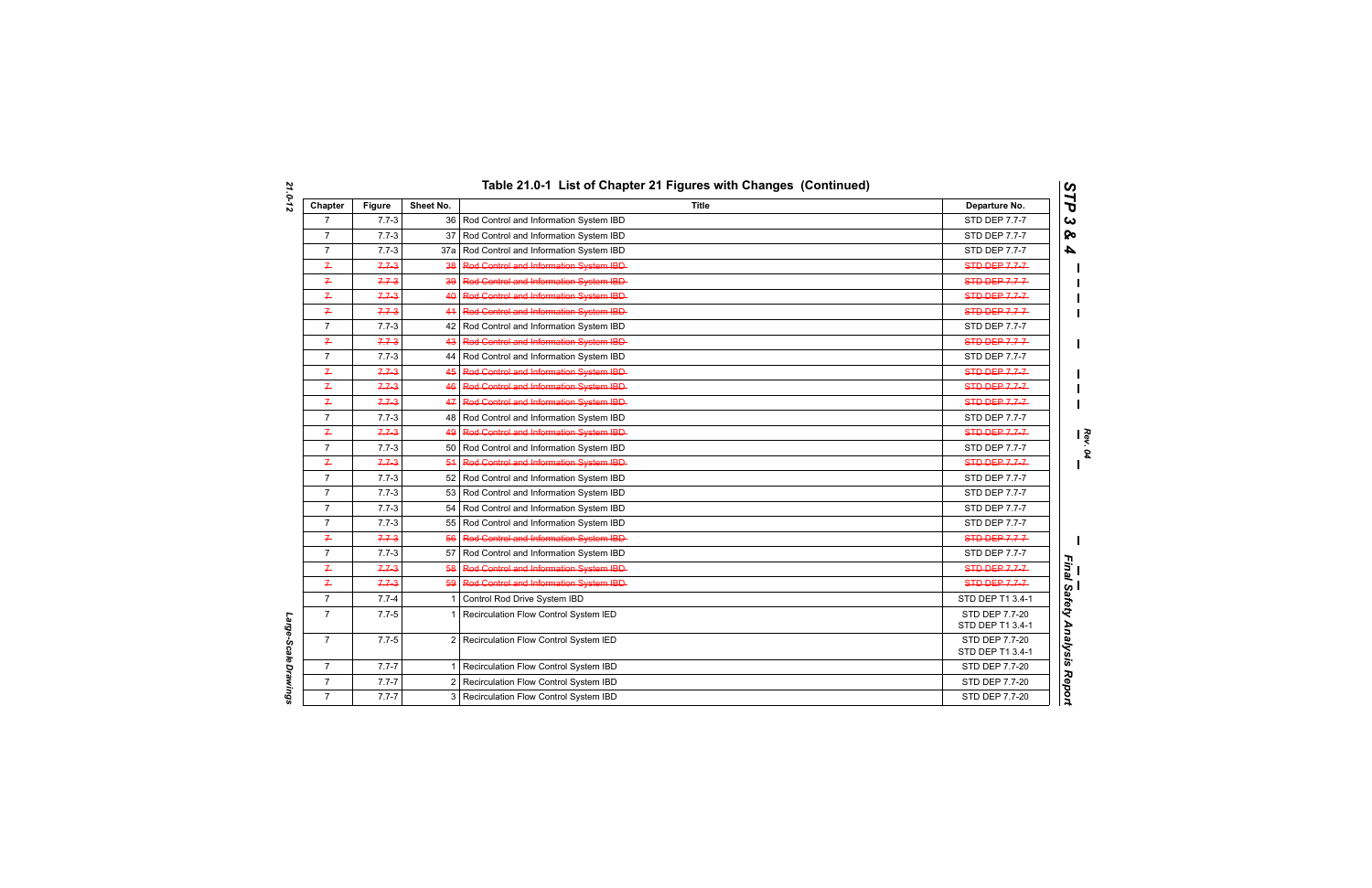| Chapter        | <b>Figure</b> | Sheet No.       | <b>Title</b>                                  | Departure No.                      |
|----------------|---------------|-----------------|-----------------------------------------------|------------------------------------|
| $\overline{7}$ | $7.7 - 7$     |                 | 5 Recirculation Flow Control System IBD       | STD DEP 7.7-20                     |
| $\overline{7}$ | $7.7 - 7$     | 6               | Recirculation Flow Control System IBD         | STD DEP 7.7-20                     |
| $\overline{7}$ | $7.7 - 7$     | $\overline{7}$  | Recirculation Flow Control System IBD         | STD DEP 7.7-20                     |
| $\overline{7}$ | $7.7 - 7$     | 8               | Recirculation Flow Control System IBD         | STD DEP 7.7-20<br>STD DEP 10.4-5   |
| $\overline{7}$ | $7.7 - 8$     | $\mathbf 1$     | Feedwater Control System IED                  | STD DEP T1 3.4-1<br>STD DEP 10.4-5 |
| $\overline{7}$ | $7.7 - 8$     |                 | 2   Feedwater Control System IED              | STD DEP 10.4-5                     |
| $\overline{7}$ | $7.7 - 8$     |                 | 3   Feedwater Control System IED              | STD DEP 10.4-5                     |
| $\overline{7}$ | $7.7 - 9$     | $\mathbf{1}$    | Feedwater Control System IBD                  | STD DEP T1 3.4-1                   |
| $\overline{7}$ | $7.7 - 9$     | $\overline{2}$  | Feedwater Control System IBD                  | STD DEP T1 3.4-1                   |
| $\overline{7}$ | $7.7 - 9$     |                 | 3 Feedwater Control System IBD                | STD DEP T1 3.4-1                   |
| $\overline{7}$ | $7.7 - 9$     | 4 <sup>1</sup>  | Feedwater Control System IBD                  | STD DEP T1 3.4-1                   |
| $\overline{7}$ | $7.7 - 9$     |                 | 5   Feedwater Control System IBD              | STD DEP T1 3.4-1                   |
| $\overline{7}$ | $7.7 - 9$     |                 | 6 Feedwater Control System IBD                | STD DEP T1 3.4-1                   |
| $\overline{7}$ | $7.7 - 9$     |                 | 6a   Feedwater Control System IBD             | STD DEP T1 3.4-1                   |
| $\overline{7}$ | $7.7 - 9$     | $\overline{7}$  | Feedwater Control System IBD                  | STD DEP T1 3.4-1                   |
| $\overline{7}$ | $7.7 - 9$     | 8               | Feedwater Control System IBD                  | STD DEP T1 3.4-1                   |
| $\overline{7}$ | $7.7 - 9$     |                 | 9 Feedwater Control System IBD                | STD DEP T1 3.4-1                   |
| $\overline{7}$ | $7.7 - 9$     | 9a              | Feedwater Control System IBD                  | STD DEP T1 3.4-1                   |
| $\overline{7}$ | $7.7 - 9$     |                 | 10   Feedwater Control System IBD             | STD DEP T1 3.4-1                   |
| $\overline{7}$ | $7.7 - 9$     |                 | 11   Feedwater Control System IBD             | STD DEP T1 3.4-1                   |
| $\overline{7}$ | $7.7 - 9$     |                 | 12 Feedwater Control System IBD               | STD DEP T1 3.4-1                   |
| $\overline{7}$ | $7.7 - 9$     | 13 <sub>l</sub> | Feedwater Control System IBD                  | STD DEP T1 3.4-1                   |
| $\overline{7}$ | $7.7 - 9$     |                 | 14 Feedwater Control System IBD               | STD DEP T1 3.4-1                   |
| $\overline{7}$ | $7.7 - 12$    | 1               | Steam Bypass & Pressure Control System IED    | STD DEP 7.7-24                     |
| $\overline{7}$ | $7.7 - 12$    | $\overline{2}$  | Steam Bypass & Pressure Control System IED    | STD DEP 7.7-24                     |
| $\overline{7}$ | $7.7 - 13$    | 2 <sub>1</sub>  | Steam Bypass & Pressure Control System IBD    | STD DEP 7.7-24                     |
| $\overline{7}$ | $7.7 - 13$    | 3               | Steam Bypass & Pressure Control System IBD    | STD DEP 7.7-24                     |
| $\overline{7}$ | $7.7 - 13$    | 4               | Steam Bypass & Pressure Control System IBD    | STD DEP 7.7-24                     |
| $\overline{7}$ | $7.7 - 13$    | 5               | Steam Bypass & Pressure Control System IBD    | STD DEP 7.7-24                     |
| 8              | $8.2 - 1$     |                 | Power Distribution System Routing Diagram     | STP DEP 8.2-1                      |
| 8              | $8.2 - 1$     |                 | 2   Power Distribution System Routing Diagram | STP DEP 8.2-1                      |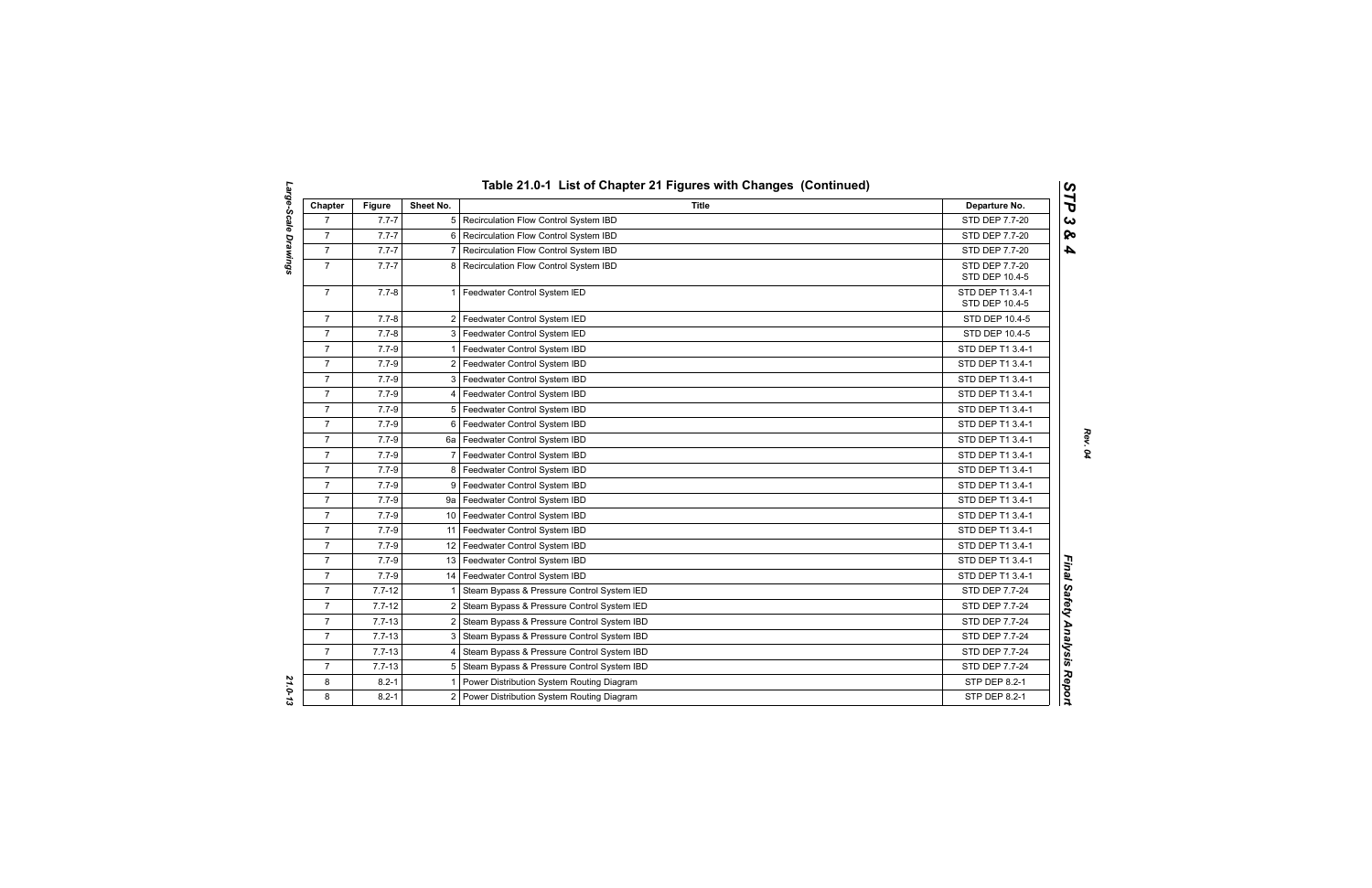| Chapter | <b>Figure</b> | Sheet No.      | <b>Title</b>                                                   | Departure No.                         |
|---------|---------------|----------------|----------------------------------------------------------------|---------------------------------------|
| 8       | $8.2 - 1$     | 3              | Power Distribution System Routing Diagram                      | STP DEP 8.2-1                         |
| 8       | $8.2 - 1$     | 4              | Power Distribution System Routing Diagram                      | STP DEP 8.2-1                         |
| 8       | $8.2 - 1$     | 5              | Power Distribution System Routing Diagram                      | STP DEP 8.2-1                         |
| 8       | $8.2 - 1$     | 6              | Power Distribution System Routing Diagram                      | STP DEP 8.2-1                         |
| 8       | $8.2 - 1$     |                | Power Distribution System Routing Diagram                      | STP DEP 8.2-1                         |
| 8       | $8.2 - 2$     |                | 345 kV General Arrangement                                     | Supplement                            |
| 8       | $8.2 - 3$     |                | 345 kV Switchyard Single Line Diagram                          | Supplement                            |
| 8       | $8.2 - 4$     |                | 345 kV Switchyard Arrangement                                  | Supplement                            |
| 8       | $8.2 - 5$     |                | 345 kV Transmission Configuration Map                          | Supplement                            |
| 8       | $8.2 - 6$     |                | Topographic Map of 345 kV Transmission Line (Blessing SE Line) | Supplement                            |
| 8       | $8.3 - 1$     |                | Electrical Power Distribution System SLD                       | STP DEP 8.3-3<br>STD DEP T1 2.4-2     |
| 8       | $8.3 - 1$     | 2              | Electrical Power Distribution System SLD                       | STP DEP 8.3-3                         |
| 8       | $8.3 - 1$     | 3              | Electrical Power Distribution System SLD                       | STP DEP 8.3-3                         |
| 8       | $8.3 - 1$     | 4              | Electrical Power Distribution System SLD                       | STP DEP 8.3-3                         |
| 8       | $8.3 - 2$     |                | Instrument & Control Power Supply System SLD                   | STP DEP 8.3-3                         |
| 9       | $9.1 - 1$     |                | 2 Fuel Pool Cooling and Cleanup System P&ID                    | STD DEP T1 2.4-1                      |
| 9       | $9.1 - 2$     |                | Fuel Pool Cooling and Cleanup System PFD                       | STD DEP T1 2.4-1                      |
| 9       | $9.1 - 2$     |                | 2 Fuel Pool Cooling and Cleanup System PFD                     | STD DEP T1 2.4-1                      |
| 9       | $9.1 - 12$    |                | Plant Refueling & Servicing Sequence                           | STD DEP 9.1-1                         |
| 9       | $9.2 - 1$     | 5              | Reactor Building Cooling Water System P&ID                     | STD DEP T1 2.14-1                     |
| 9       | $9.2 - 1$     | 8              | Reactor Building Cooling Water System P&ID                     | STD DEP T1 2.14-1                     |
| 9       | $9.2 - 2$     |                | HVAC Normal Cooling Water System P&ID                          | <b>STD DEP 9.2-7</b>                  |
| 9       | $9.2 - 4$     |                | Makeup Water System (Condensate) P&ID                          | STD DEP Admin                         |
| 9       | $9.2 - 5$     | $\overline{2}$ | Makeup Water System (Purified) P&ID                            | STD DEP T1 2.14-1                     |
| 9       | $9.2 - 7$     |                | Reactor Service Water System P&ID                              | <b>STP DEP 9.2-5</b><br>STP DEP 19R-1 |
| 9       | $9.2 - 7$     | $\overline{2}$ | Reactor Service Water System P&ID                              | STP DEP 9.2-5<br>STP DEP 19R-1        |
| 9       | $9.2 - 7$     |                | 3 Reactor Service Water System P&ID                            | STP DEP 9.2-5<br>STP DEP 19R-1        |
| 9       | $9.2 - 9b$    |                | Potable and Sanitary Water System P&ID (sheet 2 of 2)          | Supplement                            |
| 9       | $9.3 - 11$    |                | Radioactive Drain Transfer System P&ID                         | Supplement                            |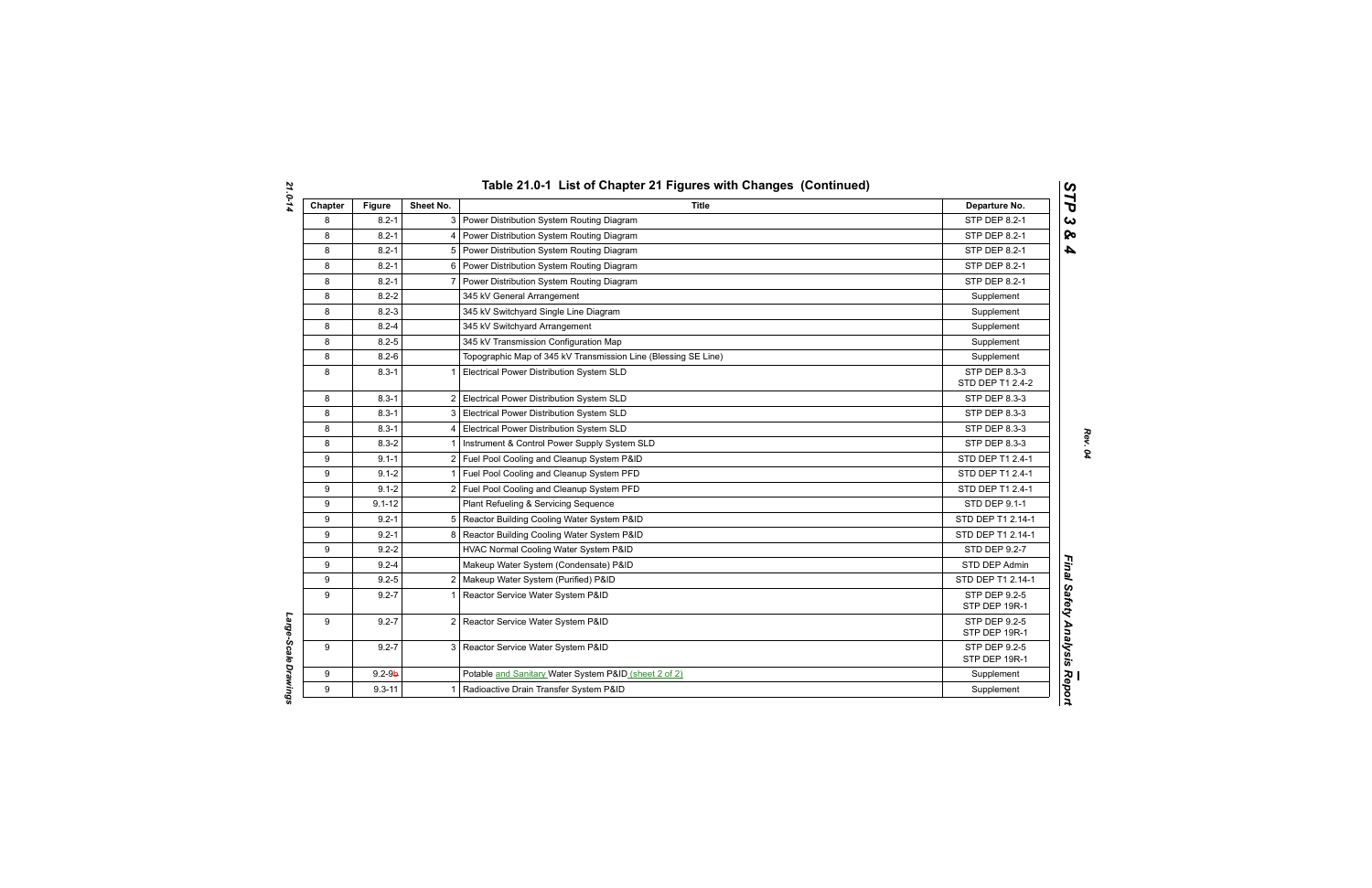|         |               |                 | Table 21.0-1 List of Chapter 21 Figures with Changes (Continued) |                                |  |
|---------|---------------|-----------------|------------------------------------------------------------------|--------------------------------|--|
| Chapter | <b>Figure</b> | Sheet No.       | Title                                                            | Departure No.                  |  |
| 9       | $9.3 - 11$    | $\overline{2}$  | Radioactive Drain Transfer System P&ID                           | Supplement                     |  |
| 9       | $9.3 - 11$    | 3 <sup>1</sup>  | Radioactive Drain Transfer System P&ID                           | Supplement                     |  |
| 9       | $9.3 - 11$    | 4               | Radioactive Drain Transfer System P&ID                           | Supplement                     |  |
| 9       | $9.3 - 11$    | 5               | Radioactive Drain Transfer System P&ID                           | Supplement                     |  |
| 9       | $9.3 - 11$    | 6               | Radioactive Drain Transfer System P&ID                           | Supplement                     |  |
| 9       | $9.3 - 11$    | 7               | Radioactive Drain Transfer System P&ID                           | Supplement                     |  |
| 9       | $9.3 - 11$    | 8               | Radioactive Drain Transfer System P&ID                           | Supplement                     |  |
| 9       | $9.3 - 11$    |                 | 9   Radioactive Drain Transfer System P&ID                       | Supplement                     |  |
| 9       | $9.3 - 11$    |                 | 10   Radioactive Drain Transfer System P&ID                      | Supplement                     |  |
| 9       | $9.3 - 11$    | 11              | Radioactive Drain Transfer System P&ID                           | Supplement                     |  |
| 9       | $9.3 - 11$    | 12 <sup>°</sup> | Radioactive Drain Transfer System P&ID-Not Used                  | Supplement-                    |  |
| 9       | $9.3 - 11$    | 13              | Radioactive Drain Transfer System P&ID Not Used                  | <b>Supplement</b>              |  |
| 9       | $9.3 - 11$    |                 | 14   Radioactive Drain Transfer System P&ID                      | Supplement                     |  |
| 9       | $9.3 - 11$    |                 | 15   Radioactive Drain Transfer System P&ID                      | Supplement                     |  |
| 9       | $9.3 - 11$    |                 | 16   Radioactive Drain Transfer System P&ID                      | Supplement                     |  |
| 9       | $9.3 - 11$    | 17 <sup>1</sup> | Radioactive Drain Transfer System P&ID                           | Supplement                     |  |
| 9       | $9.3 - 11$    | 18              | Radioactive Drain Transfer System P&ID                           | Supplement                     |  |
| 9       | $9.3 - 11$    | 19 I            | Radioactive Drain Transfer System P&ID                           | Supplement                     |  |
| 9       | $9.3 - 11$    | 20              | Radioactive Drain Transfer System P&ID                           | Supplement                     |  |
| 9       | $9.3 - 11$    | 21              | Radioactive Drain Transfer System P&ID                           | Supplement                     |  |
| 9       | $9.3 - 11$    |                 | 22   Radioactive Drain Transfer System P&ID                      | Supplement                     |  |
| 9       | $9.4 - 1$     | 1               | Control Building HVAC Flow Diagram                               | STP DEP 9.4-1<br>STD DEP 9.4-2 |  |
| 9       | $9.4 - 1$     | $\overline{2}$  | Control Building HVAC Flow Diagram                               | STP DEP 9.4-1<br>STD DEP 9.4-2 |  |
| 9       | $9.4 - 1$     |                 | 3 Control Building HVAC Flow Diagram                             | STD DEP 9.4-2                  |  |
| 9       | $9.4 - 1$     | 4               | Control Building HVAC Flow Diagram                               | STD DEP 9.4-2                  |  |
| 9       | $9.4 - 1$     | 5               | Control Building HVAC Flow Diagram                               | <b>STD DEP 9.4-2</b>           |  |
| 9       | $9.4 - 2a$    |                 | Turbine Building Ventilation System Air Flow Diagram             | STD DEP 9.4-4                  |  |
| 9       | $9.4 - 2b$    | $\mathbf 1$     | Turbine Building Ventilation System Air Flow Diagram             | STD DEP 9.4-4                  |  |
| 9       | $9.4 - 2b$    | $\overline{2}$  | Turbine Building Ventilation System Control Diagram              | <b>STD DEP 9.4-4</b>           |  |
| 9       | $9.4 - 2c$    |                 | Turbine Building Ventilation System Air Flow Diagram             | STD DEP 9.4                    |  |
|         |               |                 |                                                                  | 4Supplement                    |  |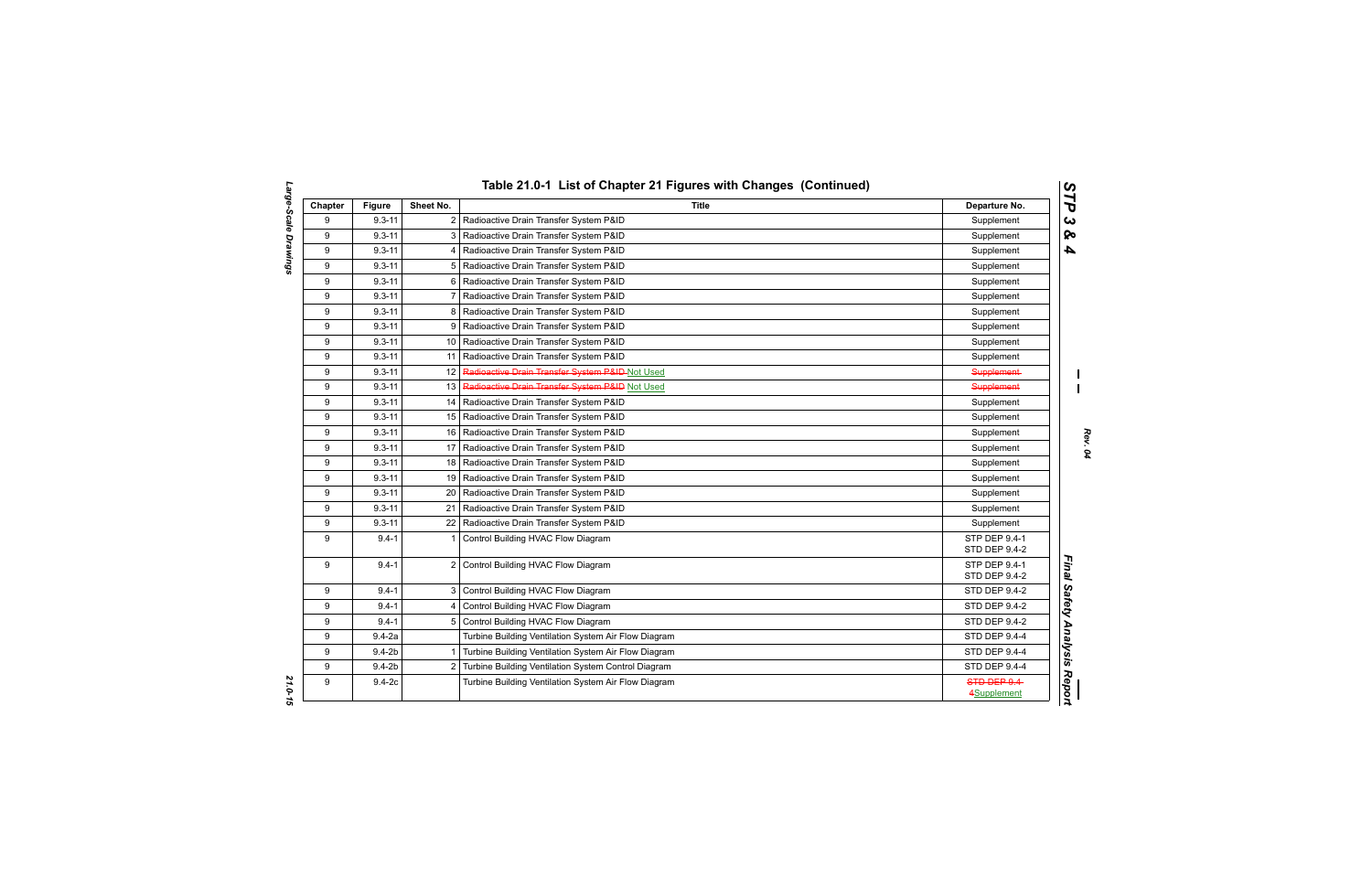| Chapter | <b>Figure</b> | Sheet No.      | <b>Title</b>                                                                  | Departure No.                                       |
|---------|---------------|----------------|-------------------------------------------------------------------------------|-----------------------------------------------------|
| 9       | $9.4 - 3$     | $\overline{1}$ | Secondary Containment HVAC                                                    | STD DEP T1 2.14-1<br>STD DEP 9.4-7<br>STD DEP 9.4-8 |
| 9       | $9.4 - 3$     |                | 2 Secondary Containment HVAC System                                           | STD DEP T1 2.14-1                                   |
| 9       | $9.4 - 4$     | $\mathbf 1$    | R/B Safety Related Electrical Equipment HVAC System                           | <b>STD DEP 9.4-5</b>                                |
| 9       | $9.4 - 4$     |                | 2   R/B Safety Related Electrical Equipment HVAC System                       | <b>STD DEP 9.4-5</b>                                |
| 9       | $9.4 - 4$     |                | 3   R/B Safety Related Electrical Equipment HVAC System                       | STD DEP 9.4-5                                       |
| 9       | $9.4 - 10$    | $\mathbf 1$    | Radwaste Building HVAC P&ID                                                   | STD DEP 9.4-5                                       |
| 9       | $9.4 - 10$    |                | 2 Radwaste Building HVAC P&ID                                                 | STD DEP 9.4-5                                       |
| 9       | $9.4 - 10$    |                | 3 Radwaste Building HVAC P&ID                                                 | <b>STD DEP 9.4-5</b>                                |
| 9       | $9.4 - 11$    | $\overline{1}$ | Service Building HVAC P&ID                                                    | Supplement<br><b>STD DEP 9.4-3</b>                  |
| 9       | $9.4 - 11$    |                | 2 Service Building HVAC P&ID                                                  | Supplement<br><b>STD DEP 9.4-3</b>                  |
| 9       | $9.5 - 6$     |                | Standby Diesel Generator Fuel Oil and Combustion Air Intake & Exhaust Systems | STP DEP 9.5-6                                       |
| 9       | 9A.4-4        |                | Reactor Building Fire Protection at Elevation 12300 mm                        | STD DEP T1 2.14-1                                   |
| 9       | 9A.4-9        |                | Reactpr Building Fire Protection at Section A-A                               | STD DEP T1 2.14-1                                   |
| 9       | 9A.4-17       |                | Turbine Building Fire Protection at Elevation 2300 mm                         | <b>STP DEP 1.2-2</b>                                |
| 9       | 9A.4-18       |                | Turbine Building Fire Protection at Elevation 6300 mm                         | STP DEP 1.2-2                                       |
| 9       | 9A.4-19       |                | Turbine Building Fire Protection at Elevation 12300 mm                        | STP DEP 1.2-2                                       |
| 9       | 9A.4-20       |                | Turbine Building Fire Protection at Elevation 19700 mm                        | STP DEP 1.2-2                                       |
| 9       | 9A.4-21       |                | Turbine Building Fire Protection at Elevation 27800 mm                        | STP DEP 1.2-2                                       |
| 9       | 9A.4-28       |                | Radwaste Building Fire Protection, RWB Sections                               | STP DEP 3.8-1                                       |
| 9       | 9A.4-29       |                | Radwaste Building Fire Protection at Elevation -1700 mm                       | <b>STP DEP 3.8-1</b>                                |
| 9       | 9A.4-30       |                | Radwaste Building Fire Protection at Elevation 5300 mm                        | STP DEP 3.8-1                                       |
| 9       | 9A.4-31       |                | Radwaste Building Fire Protection at Elevation 12300 mm                       | STP DEP 3.8-1                                       |
| 9       | 9A.4-32       |                | Radwaste Building Fire Protection at Elevation 18300 mm                       | STP DEP 3.8-1                                       |
| 9       | 9A.4-33       |                | Turbine Building Fire Protection at Elevation 38300 mm                        | STP DEP 1.2-2                                       |
| 9       | 9A.4-34       |                | Turbine Building Fire Protection at Elevation 47200 mm                        | <b>STP DEP 1.2-2</b>                                |
| 10      | $10.1 - 2$    |                | Reference Heat Balance for Guaranteed Reactor Rating                          | STP DEP 10.1-3                                      |
| 10      | $10.1 - 3$    |                | Reference Heat Balance for Valves-Wide-Open (VWO)                             | STP DEP 10.1-4                                      |
| 11      | $11.2 - 1$    | -1             | Radwaste System PFD                                                           | STD DEP 11.2-1                                      |
| 11      | $11.2 - 1$    |                | 2 Radwaste System PFD                                                         | STD DEP 11.2-1                                      |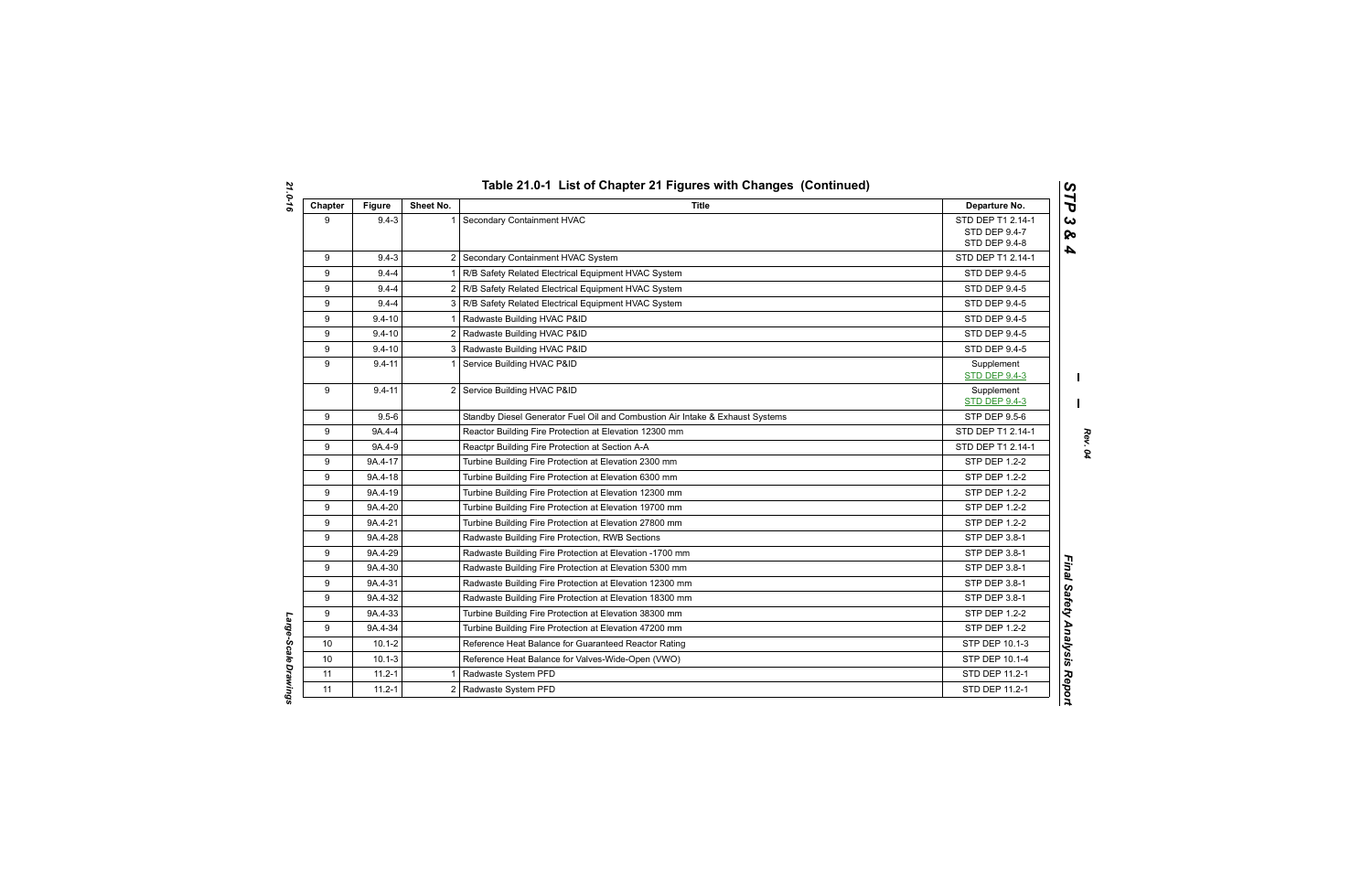| Chapter | <b>Figure</b> | Sheet No.      | Title                                                                                                   | Departure No.     |
|---------|---------------|----------------|---------------------------------------------------------------------------------------------------------|-------------------|
| 11      | $11.2 - 2$    | $\mathbf{1}$   | Radwaste System P&ID                                                                                    | STD DEP 11.2-1    |
| 11      | $11.2 - 2$    |                | 2 Radwaste System P&ID                                                                                  | STD DEP 11.2-1    |
| 11      | $11.2 - 2$    |                | 3   Radwaste System P&ID                                                                                | STD DEP 11.2-1    |
| 11      | $11.2 - 2$    | 4              | Radwaste System P&ID                                                                                    | STD DEP 11.2-1    |
| 11      | $11.2 - 2$    |                | 4a   Radwaste System P&ID                                                                               | STD DEP 11.2-1    |
| 11      | $11.2 - 2$    | 5              | Radwaste System P&ID                                                                                    | STD DEP 11.2-1    |
| 11      | $11.2 - 2$    | 6              | Radwaste System P&ID                                                                                    | STD DEP 11.2-1    |
| 11      | $11.2 - 2$    | $\overline{7}$ | Radwaste System P&ID                                                                                    | STD DEP 11.2-1    |
| 11      | $11.2 - 2$    |                | 9a   Radwaste System P&ID                                                                               | STD DEP 11.2-1    |
| 11      | $11.2 - 2$    |                | 10a   Radwaste System P&ID                                                                              | STD DEP 11.2-1    |
| 11      | $11.2 - 2$    |                | 11a   Radwaste System P&ID                                                                              | STD DEP 11.2-1    |
| 11      | $11.2 - 2$    |                | 11b   Radwaste System P&ID                                                                              | STD DEP 11.2-1    |
| 11      | $11.2 - 2$    |                | 12 Radwaste System P&ID                                                                                 | STD DEP 11.2-1    |
| 11      | $11.2 - 2$    |                | 13 Radwaste System P&ID                                                                                 | STD DEP 11.2-1    |
| 11      | $11.2 - 2$    |                | 14 Radwaste System P&ID                                                                                 | STD DEP 11.2-1    |
| 11      | $11.2 - 2$    |                | 14a   Radwaste System P&ID                                                                              | STD DEP 11.2-1    |
| 11      | $11.2 - 2$    | 15             | Radwaste System P&ID                                                                                    | STD DEP 11.2-1    |
| 11      | $11.2 - 2$    | 15a l          | Radwaste System P&ID                                                                                    | STD DEP 11.2-1    |
| 11      | $11.2 - 2$    |                | 16 Radwaste System P&ID                                                                                 | STD DEP 11.2-1    |
| 11      | $11.2 - 2$    |                | 17 Radwaste System P&ID                                                                                 | STD DEP Admin     |
| 11      | $11.3 - 1$    | $\mathbf 1$    | Off Gas System PFD                                                                                      | STD DEP 11.3-1    |
| 11      | $11.3 - 2$    | 1              | Off Gas System P&ID                                                                                     | STD DEP 11.3-1    |
| 11      | $11.3 - 2$    | 2              | Off Gas System P&ID                                                                                     | STD DEP 11.3-1    |
| 11      | $11.3 - 2$    |                | 3 Off Gas System P&ID                                                                                   | STD DEP 11.3-1    |
| 12      | $12.3 - 1$    |                | Reactor Building Radiation Zone Map for Full Power & Shutdown Operation at Elevation -8200 mm (B3F)     | STD DEP Admin     |
| 12      | $12.3 - 3$    |                | Reactor Building Radiation Zone Map for Full Power & Shutdown Operation at Elevation 4800/8500 mm (B1F) | STD DEP Admin     |
| 12      | $12.3 - 5$    |                | Reactor Building Radiation Zone Map for Full Power & Shutdown Operations at Elevation 12300 mm          | STD DEP T1 2.14-1 |
| 12      | $12.3 - 6$    |                | Reactor Building Radiation Zone Map for Full Power & Shutdown Operation at Elevation 18100 mm (2F)      | STD DEP 3.8-1     |
| 12      | $12.3 - 10$   |                | Reactor Building Radiation Zone Map for Full Power & Shutdown Operation Section A-A                     | STD DEP T1 2.14-1 |
| 12      | $12.3 - 16$   |                | Reactor Building Radiation Zone Map Post LOCA at Elevation 12300 mm                                     | STD DEP T1 2.14-1 |
| 12      | 12.3-21       |                | Reactor Building Radiation Zone Map Post LOCA Section A-A                                               | STD DEP T1 2.14-1 |
| 12      | 12.3-37       |                | Radwaste Building, Radiation Zone Map, Normal Operation at Elevation 1700 mm                            | STD DEP 3.8-1     |